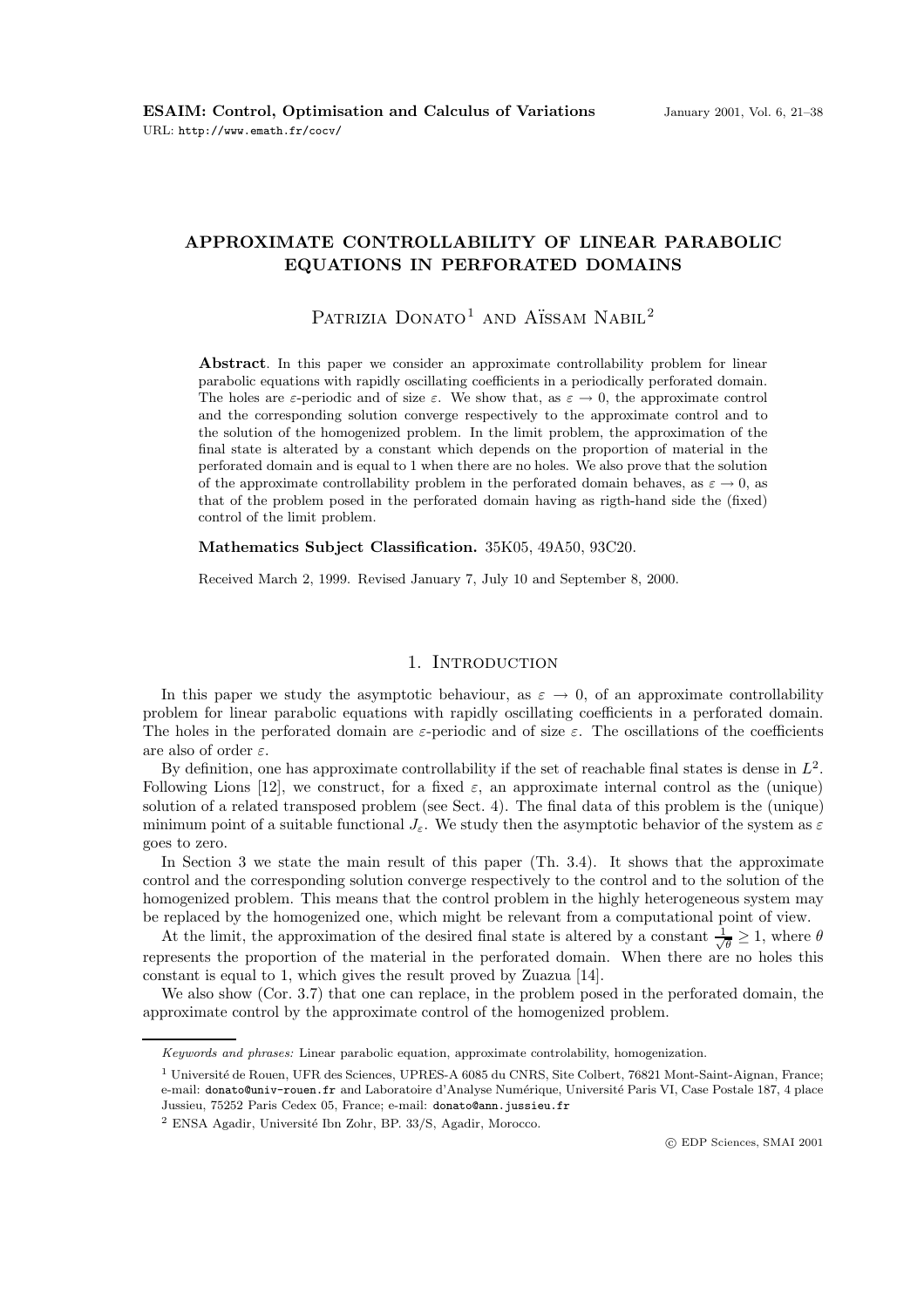In Sections 4 and 5 we construct, for a fixed  $\varepsilon$ , the approximate control of the system in the perforated domain and we give some a priori estimates. To do that, we adapt to our case some methods introduced by Fabre *et al.* in [10] and [11], where they prove the approximate controllability of the semilinear heat equation with Dirichlet conditions. We also follow some ideas from Zuazua [14], where he studies the asymptotic behaviour of the heat equation with oscillating coefficients in a fixed domain.

The proof of the main result is given in Section 7. For passing to the limit as  $\varepsilon \to 0$ , we use some results on the homogenization and correctors for linear parabolic equations in perforated domains proved by the authors in [9]. We recall them in Section 2. The main point of the proof is to identify the limit of the controls. We do that in Section 6 by using De Giorgi's Γ-convergence techniques (see Props. 6.4 and 6.5). We prove that the minimum point of  $J_{\varepsilon}$  converge, as  $\varepsilon$  tends to zero, to the (unique) minimum point of a suitable functional J. Moreover, this functional is that associated to the homogenized problem in the construction of the approximate control. One of the main difficulties coming from the presence of the holes is that one cannot simply use the lower semicontinuity of the  $L^2$ -norm in order to identify the limit control. Lemma 6.6 in Section 6 allows to overcome this difficulty.

The results of this paper were announced in [8].

### 2. Preliminaries

Let  $\Omega$  be a bounded connected open set of  $\mathbb{R}^n$ ,  $n \geq 2$ , with boundary  $\partial\Omega$  of class  $\mathcal{C}^2$ . Let  $Y = ]0, l_1[ \times \cdots \times ]0, l_n[$  be the reference cell and  $S \subset \subset Y$  an open subset (the reference hole) with boundary  $\partial S$  of class  $\mathcal{C}^2$ . We denote by  $\varepsilon$  a positive parameter taking its values in a positive sequence which tends to zero. Introduce the set of holes in  $\mathbb{R}^n$  defined by

$$
\tau(\varepsilon \overline{S}) = {\varepsilon(k(l) + \overline{S}), k \in \mathbb{Z}^n, k(l) = (k_1 l_1, \cdots, k_n l_n)}.
$$

Assume that the sequence  $(\varepsilon)$  and the open set  $\Omega$  are such that

$$
\partial\Omega \cup \tau(\varepsilon \bar{S}) = \emptyset.
$$

This means that there exists a subset  $\mathcal{K}_{\varepsilon}$  of  $\mathbb{Z}^n$  such that

$$
\Omega \cap \tau(\varepsilon \bar{S}) = \cup_{k \in \mathcal{K}_{\varepsilon}} (\varepsilon(k(l) + \bar{S})). \tag{2.1}
$$

Set

$$
S_{\varepsilon} = \cup_{k \in \mathcal{K}_{\varepsilon}} (\varepsilon(k(l) + \bar{S})).
$$

Then, the perforated domain  $\Omega_{\varepsilon}$  is defined by

$$
\Omega_{\varepsilon} = \Omega \backslash S_{\varepsilon}.
$$

From (2.1), we have then

$$
\partial\Omega \cap \partial S_{\varepsilon} = \emptyset, \qquad \partial\Omega_{\varepsilon} = \partial\Omega \cup \partial S_{\varepsilon}.
$$

In the following we use the notations:

- $Y^* = Y \backslash \overline{S}$ ;
- $|\omega|$  = the Lesbegue measure of a measurable set  $\omega$  of  $\mathbb{R}^n$ ;
- $\theta = |Y^*|/|Y|;$
- $\chi_{\omega}$  = the characteristic function of the set  $\omega$ ,  $\chi_{\omega}(x) = \begin{cases} 1 & \text{if } x \in \omega \\ 0 & \text{elsewhere} \end{cases}$ ;
- $\tilde{v}$  = the extension by zero on  $\Omega$  of any function v defined on  $\Omega_{\varepsilon}$ ;
- $\nu = (\nu_i)_{i=1,\ldots,n}$  the unit external normal vector with respect to  $Y \setminus \overline{S}$  or  $\Omega_{\varepsilon}$ .

In the following we denote by  $c$  different constants independent of  $\varepsilon$ . Recall that (for a proof see for instance [3], Chap. 2), as  $\varepsilon \to 0$ ,

$$
\chi_{\Omega_{\varepsilon}} \rightharpoonup \theta = |Y^*|/|Y| \quad L^{\infty}(\Omega) \text{ weak } *.
$$
\n
$$
(2.2)
$$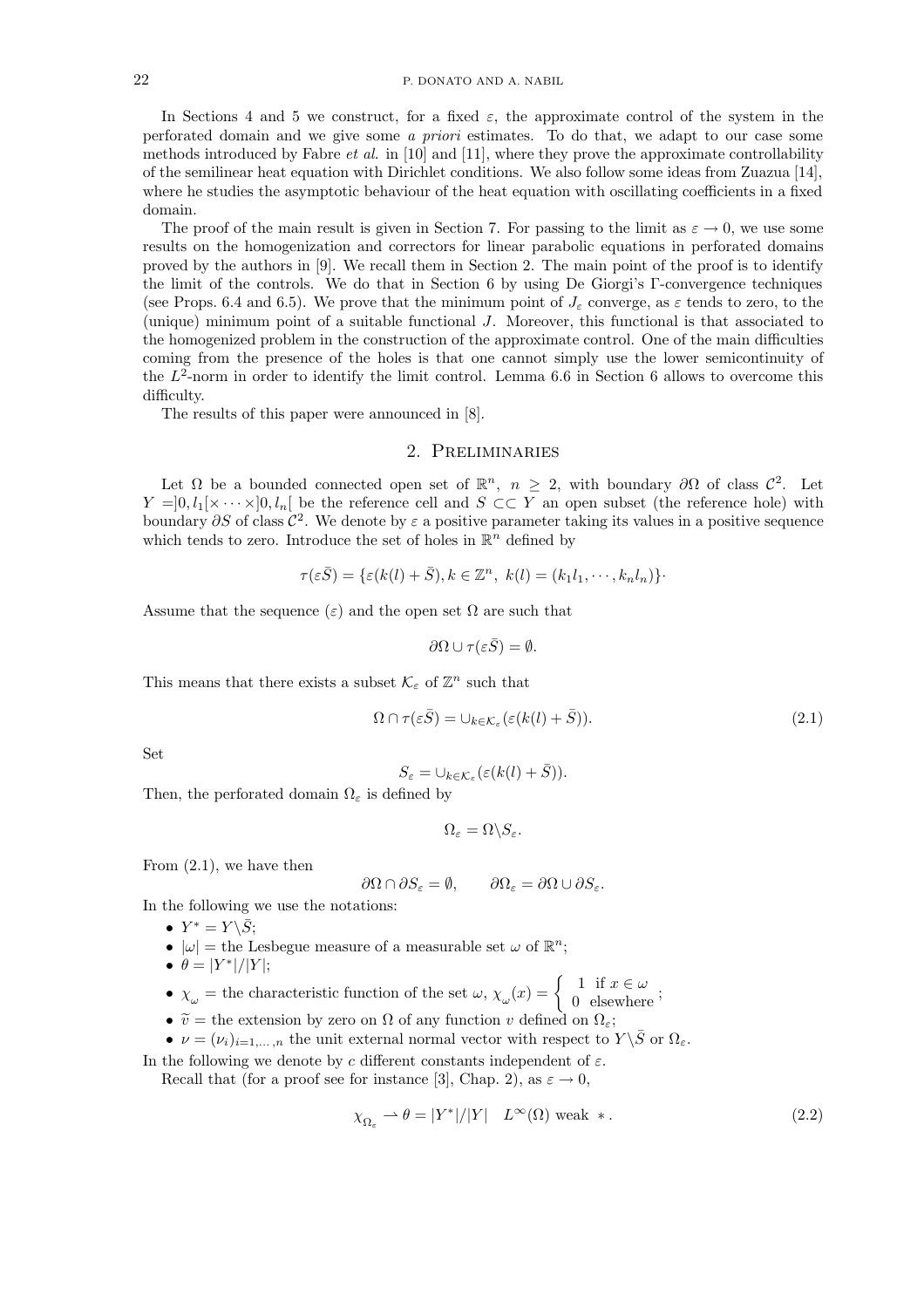This is due to fact that, by assumption  $(2.1)$ , one has

$$
\chi_{\Omega_{\varepsilon}}(x)=(\chi_{Y^*})^\#\left(\frac{x}{\varepsilon}\right),
$$

where  $(\chi_{V^*})^{\#}$  is defined by

$$
(\chi_{Y^*})^{\#}(y + k l_i e_i) = \chi_{Y^*}(y)
$$
 a.e. on Y,  $\forall k \in \mathbb{Z}, \forall i \in \{1, ..., n\},$ 

and  $\{e_1,\ldots,e_n\}$  is the canonical basis of  $\mathbb{R}^n$ .

Let  $A(y)=(a_{ij}(y))_{1\leq i,j\leq n}$  be a  $n\times n$  matrix-valued function defined on  $\mathbb{R}^n$  such that

$$
\begin{cases}\nA \in (C^1(\bar{Y}))^{n^2}, \ a_{ij} = a_{ji} \quad \forall \ 1 \le i, j \le n, \\
A \quad \text{is } Y - \text{periodic}, \\
\text{there exists } \alpha > 0 \text{ such that for any } \lambda = (\lambda_1, \dots, \lambda_n) \in \mathbb{R}^n, \\
\sum_{i,j=1}^n a_{ij}(y) \lambda_i \lambda_j \ge \alpha ||\lambda||^2 \quad \text{a.e. on } Y,\n\end{cases}
$$
\n(2.3)

and denote for any  $\varepsilon$ ,

$$
A^{\varepsilon}(x)=A\left(\frac{x}{\varepsilon}\right)\quad\text{a.e. on }\Omega.
$$

Let  $V_{\varepsilon}$  be the Hilbert space

$$
V_{\varepsilon} = \{ v \in H^1(\Omega_{\varepsilon}) \ : \ v_{|\partial \Omega} = 0 \}
$$

equipped with the  $H^1(\Omega_{\varepsilon})$ –norm.

Let us consider the following problem:

$$
\begin{cases}\nu'_{\varepsilon} - \operatorname{div} (A^{\varepsilon} \nabla u_{\varepsilon}) &= f_{\varepsilon} \quad \text{in } \Omega_{\varepsilon} \times (0, T), \\
u_{\varepsilon} &= 0 \quad \text{on } \partial \Omega \times (0, T), \\
A^{\varepsilon} \nabla u_{\varepsilon} \cdot \nu &= 0 \quad \text{on } \partial S_{\varepsilon} \times (0, T), \\
u_{\varepsilon}(x, 0) &= u_{\varepsilon}^{0} \quad \text{in } \Omega_{\varepsilon}.\n\end{cases}
$$
\n(2.4)

It is well known (see [5], Chap. XVIII, Sect. 3) that if  $f_{\varepsilon} \in L^2(\Omega_{\varepsilon} \times (0,T))$  and  $u_{\varepsilon}^0 \in L^2(\Omega_{\varepsilon})$ , problem (2.4) has a unique solution  $u_{\varepsilon}$  such that

$$
u_{\varepsilon} \in L^{2}(0, T; V_{\varepsilon}) \cap C^{0}([0, T]; L^{2}(\Omega_{\varepsilon})).
$$
\n(2.5)

In the following, we will make use of some homogenization results for linear parabolic problems in  $\Omega_{\varepsilon}$ , proved in [9]. We recall them here for the reader's convenience.

We make the following assumptions, as  $\varepsilon \to 0$ :

$$
\begin{cases}\n\text{i)} & \widetilde{u_{\varepsilon}^{0}} \rightharpoonup u^{0} \quad \text{weakly in } L^{2}(\Omega), \\
\text{ii)} & \widetilde{f_{\varepsilon}} \rightharpoonup f \quad \text{weakly in } L^{2}(\Omega \times (0, T)).\n\end{cases} \tag{2.6}
$$

Let us introduce the homogenized matrix  $A^0$ , which is the same as in the elliptic case studied in [4]. For any  $\lambda \in \mathbb{R}^n$ , let  $\widehat{\chi}_{\lambda}$  be the solution of the following problem:

$$
\begin{cases}\n-\text{div}\left(A\nabla(y\cdot\lambda-\widehat{\chi}_{\lambda})\right) &= 0 \quad \text{in } Y^*,\\ \n(A\nabla(y\cdot\lambda-\widehat{\chi}_{\lambda}))\cdot\nu &= 0 \quad \text{on } \partial S,\\ \n\widehat{\chi}_{\lambda} \quad \text{Y-periodic},\\ \n\int_{Y^*} \widehat{\chi}_{\lambda}(y) dy = 0,\n\end{cases} \tag{2.7}
$$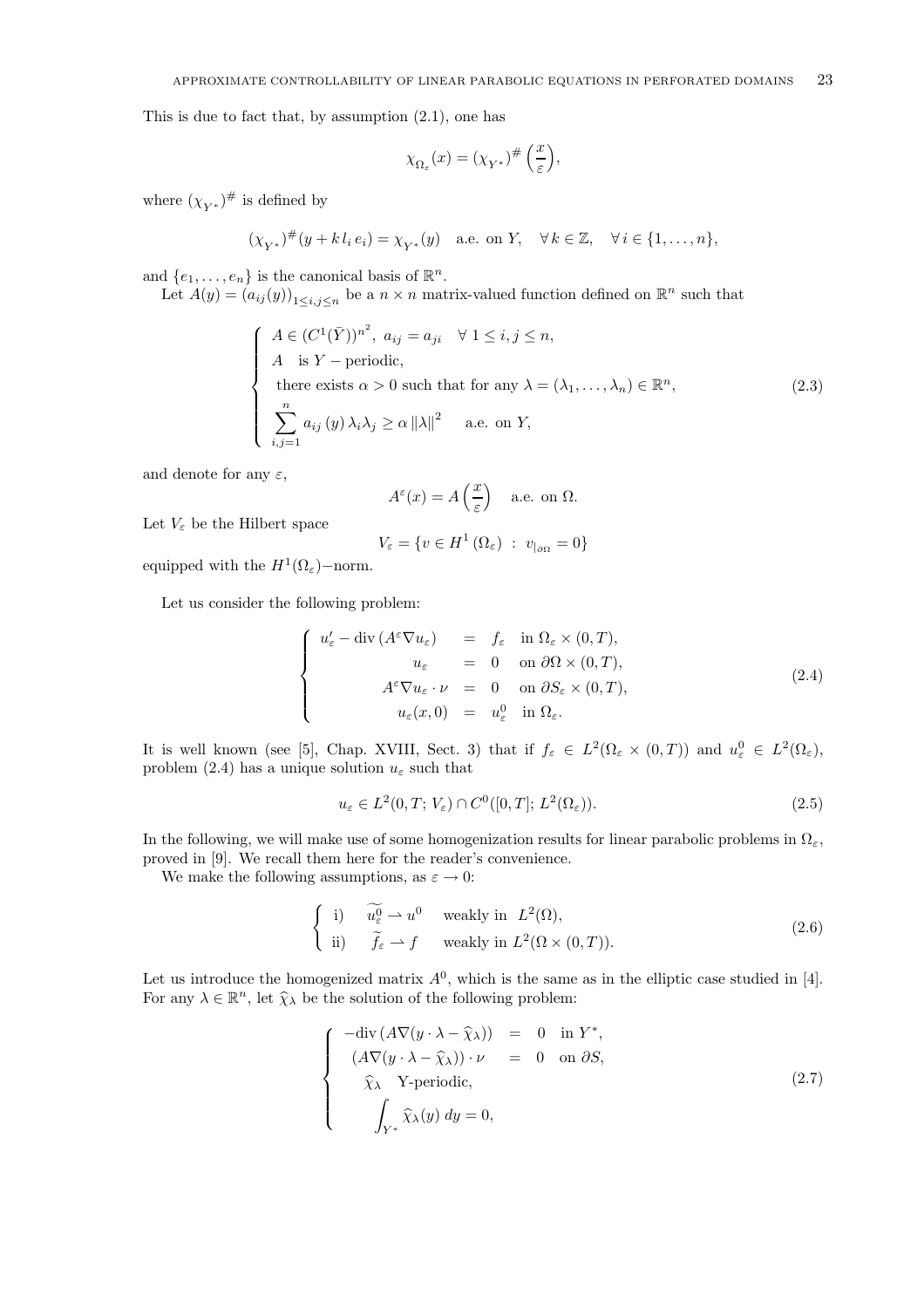where  $A$  is the matrix given by  $(2.3)$ . Set

$$
\widehat{w}^{\lambda}(y) = -\widehat{\chi}_{\lambda}(y) + \lambda \cdot y \quad \text{a.e. on } Y^*.
$$
 (2.8)

Then the  $n \times n$  homogenized matrix  $A^0 = \{a_{ij}^0\}_{1 \le i,j \le n}$  is defined by

$$
A^{0}\lambda = \frac{1}{|Y|} \int_{Y^{*}} A \nabla \widehat{w}^{\lambda} dy, \text{ for any } \lambda \in \mathbb{R}^{n}.
$$
 (2.9)

We also introduce the  $(n \times n)$  Y-periodic corrector matrix,  $C(y) = \{C_{ij}(y)\}_{1 \le i,j \le n}$  where  $C_{ij}(y)$  is defined by

$$
C_{ij}(y) = \delta_{ij}(y) - \frac{\partial \widehat{\chi}^j}{\partial y_i}(y) = \frac{\partial \widehat{w}^j}{\partial y_i}(y) \quad \text{a.e. on } Y^*,
$$

with

$$
\widehat{w}^j = x_j - \widehat{\chi}^j,
$$

where  $\hat{\chi}^j$  is the solution of (2.7) for  $\lambda = e_j$  and  $\delta_{ij}$  is the Kronecker symbol.

We define

$$
C^{\varepsilon}(x) = C\left(\frac{x}{\varepsilon}\right), \text{ a.e. on } \Omega_{\varepsilon},\tag{2.10}
$$

which, by construction, is  $\varepsilon Y$ -periodic.

We have the following result (see [9]):

**Theorem 2.1.** Under hypothesis (2.3) and (2.6), let  $u_{\varepsilon}$  be the solution of problem (2.4). Then, there exists an extension operator  $P^{\varepsilon} \in \mathcal{L}(L^2(0,T;V_{\varepsilon});L^2(0,T;H^1_0(\Omega)))$ , such that, as  $\varepsilon \to 0$ , the following convergences hold:

i) 
$$
P^{\varepsilon}u_{\varepsilon} \rightharpoonup u
$$
 weakly in  $L^2(0, T; H_0^1(\Omega)),$   
\nii)  $\widehat{A^{\varepsilon}\nabla u_{\varepsilon}} \rightharpoonup A^0 \nabla u$  weakly in  $[L^2(\Omega \times (0, T))]^n$ , (2.11)

where u is the solution of the homogenized equation

$$
\begin{cases}\n\theta u' - \operatorname{div}\left(A^{0} \nabla u\right) & = & f \quad \text{in } \Omega \times (0, T), \\
u & = & 0 \quad \text{on } \partial \Omega \times (0, T), \\
u(x, 0) & = & \frac{u^{0}}{\theta} \quad \text{in } \Omega,\n\end{cases}
$$
\n(2.12)

with  $A^0$  given by  $(2.9)$ .

Moreover, as  $\varepsilon \to 0$ , we have the following convergences:

$$
\begin{cases}\n\text{i)} & \widetilde{u_{\varepsilon}} \to \theta u \quad weakly \text{ in } \ L^{\infty}(0,T; \ L^{2}(\Omega)), \\
\text{ii)} & \widetilde{u_{\varepsilon}} \longrightarrow \theta u \quad strongly \text{ in } C^{0}([0,T]; \ H^{-1}(\Omega)).\n\end{cases} \tag{2.13}
$$

If further we suppose that

$$
\lim_{\varepsilon \to 0} \|f_{\varepsilon} - \frac{1}{\theta} f\|_{L^2(\Omega_{\varepsilon} \times (0,T))} = 0,
$$
\n(2.14)

$$
\lim_{\varepsilon \to 0} \|u_{\varepsilon}^0 - \frac{1}{\theta}u^0\|_{L^2(\Omega_{\varepsilon})} = 0,
$$
\n(2.15)

we have

$$
\begin{cases}\n(i) & \lim_{\varepsilon \to 0} \|u_{\varepsilon} - u\|_{C([0,T]; L^2(\Omega_{\varepsilon}))} = 0, \\
(ii) & \lim_{\varepsilon \to 0} \|\nabla u_{\varepsilon} - C^{\varepsilon} \nabla u\|_{L^2(0,T;[L^1(\Omega_{\varepsilon})]^n)} = 0,\n\end{cases}
$$

where  $C^{\varepsilon}$  is the corrector matrix defined by (2.10).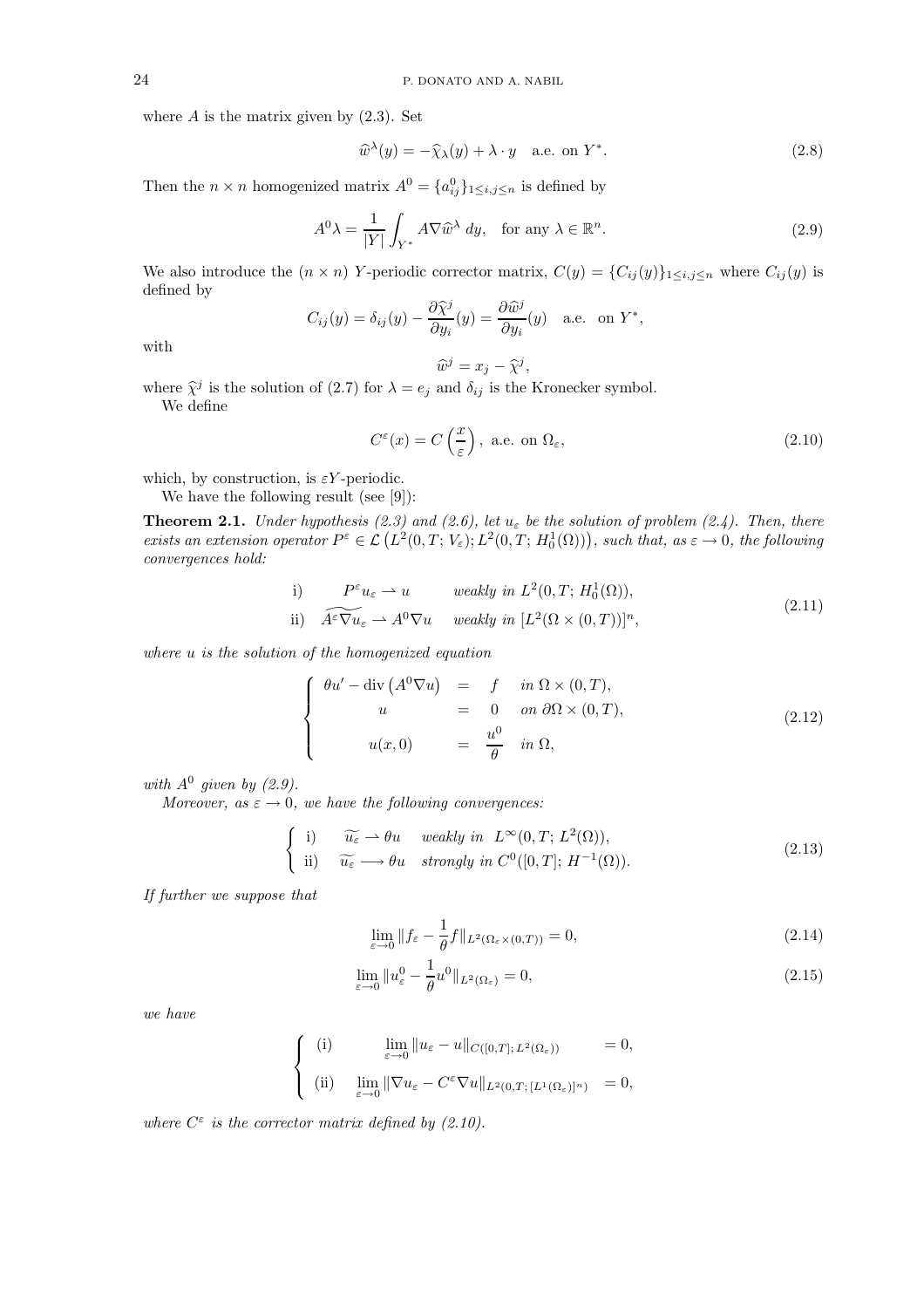**Remark 2.2.** i) For the construction of the extension operator  $P^{\varepsilon}$  we refer to [1] and [2] (see also [4]). ii) Assumption (2.15) is equivalent to the following two conditions (see for instance [8], Lem. 5.4), as  $\varepsilon\to 0$ :

$$
\widetilde{u_{\varepsilon}^0} \rightharpoonup u^0 \quad \text{weakly in } L^2(\Omega),
$$
  
 $\|u_{\varepsilon}^0\|_{L^2(\Omega_{\varepsilon})}^2 \longrightarrow \frac{1}{\theta} \|u^0\|_{L^2(\Omega)}^2.$ 

Observe also that, if (2.15) holds, then for any sequence  $\{\varphi_{\varepsilon}\}_{\varepsilon} \subset L^2(\Omega_{\varepsilon})$  such that

$$
\widetilde{\varphi_{\varepsilon}} \rightharpoonup \varphi \quad \text{weakly in } L^2(\Omega),
$$

as  $\varepsilon \to 0$ , one has

$$
\lim_{\varepsilon \to 0} \int_{\Omega_{\varepsilon}} u_{\varepsilon}^0 \varphi_{\varepsilon} dx = \int_{\Omega} \frac{1}{\theta} u^0 \varphi dx.
$$

## 3. Main results

In this section we state the main results of this paper. They will be proved in the next sections. Let  $\omega$  be an open nonempty subset of  $\Omega$  and set

 $\omega_{\varepsilon} = \omega \cap \Omega_{\varepsilon}.$ 

We can always assume that  $|\omega \cap \Omega_{\varepsilon}| \neq 0$ , for any  $\varepsilon > 0$ . We consider the following approximate controllability system:

$$
\begin{cases}\nu'_{\varepsilon} - \operatorname{div}\left(A^{\varepsilon}\nabla u_{\varepsilon}\right) &= \chi_{\omega_{\varepsilon}}\phi_{\varepsilon} \quad \text{in } \Omega_{\varepsilon} \times (0,T), \\
u_{\varepsilon} &= 0 \quad \text{on } \partial\Omega \times (0,T), \\
A^{\varepsilon}\nabla u_{\varepsilon} \cdot \nu &= 0 \quad \text{on } \partial S_{\varepsilon} \times (0,T), \\
u_{\varepsilon}(x,0) &= u_{\varepsilon}^{0} \quad \text{in } \Omega_{\varepsilon},\n\end{cases} \tag{3.1}
$$

where  $u_{\varepsilon}^0 \in L^2(\Omega_{\varepsilon})$  and  $\phi_{\varepsilon} \in L^2(\Omega_{\varepsilon} \times (0,T)).$ 

**Definition 3.1.** We say that we have approximate controllability for system (3.1) in  $L^2(\Omega_\varepsilon)$  at time  $T > 0$  if the following holds:

For every  $u_{\varepsilon}^0 \in L^2(\Omega_{\varepsilon})$ , the set  $E(T)$  of the reachable states at time  $T > 0$  defined by

$$
E(T) = \{u_{\varepsilon}(x,T), u_{\varepsilon} \text{ is solution of (3.1) with } \phi_{\varepsilon} \in L^{2}(\omega_{\varepsilon} \times (0,T))\}
$$

is dense in  $L^2(\Omega_\varepsilon)$ .

In other words:

Given  $T > 0$ , for any  $u_{\varepsilon}^0 \in L^2(\Omega_{\varepsilon}), \alpha > 0$  and for any  $w_{\varepsilon}^1 \in L^2(\Omega_{\varepsilon})$ , there exists  $\phi_{\varepsilon} \in L^2(\omega_{\varepsilon} \times (0,T))$ such that the corresponding solution of (3.1) satisfies

$$
||u_{\varepsilon}(x,T) - w_{\varepsilon}^{1}||_{L^{2}(\Omega_{\varepsilon})} \leq \alpha.
$$
\n(3.2)

**Remark 3.2.** Let  $\phi_{\varepsilon}^0$  be given in  $L^2(\Omega_{\varepsilon})$ . From the unique continuation principle (see [13]), applied to the solution of the transposed heterogeneous problem

$$
\begin{cases}\n-\phi'_{\varepsilon} - \operatorname{div}\left(A^{\varepsilon}\nabla\phi_{\varepsilon}\right) & = & 0 \quad \text{in } \Omega_{\varepsilon} \times (0, T), \\
\phi_{\varepsilon} & = & 0 \quad \text{on } \partial\Omega \times (0, T), \\
A^{\varepsilon}\nabla\phi_{\varepsilon} \cdot \nu & = & 0 \quad \text{on } \partial S_{\varepsilon} \times (0, T), \\
\phi_{\varepsilon}(x, T) & = & \phi_{\varepsilon}^{0} \quad \text{in } \Omega_{\varepsilon},\n\end{cases}
$$
\n(3.3)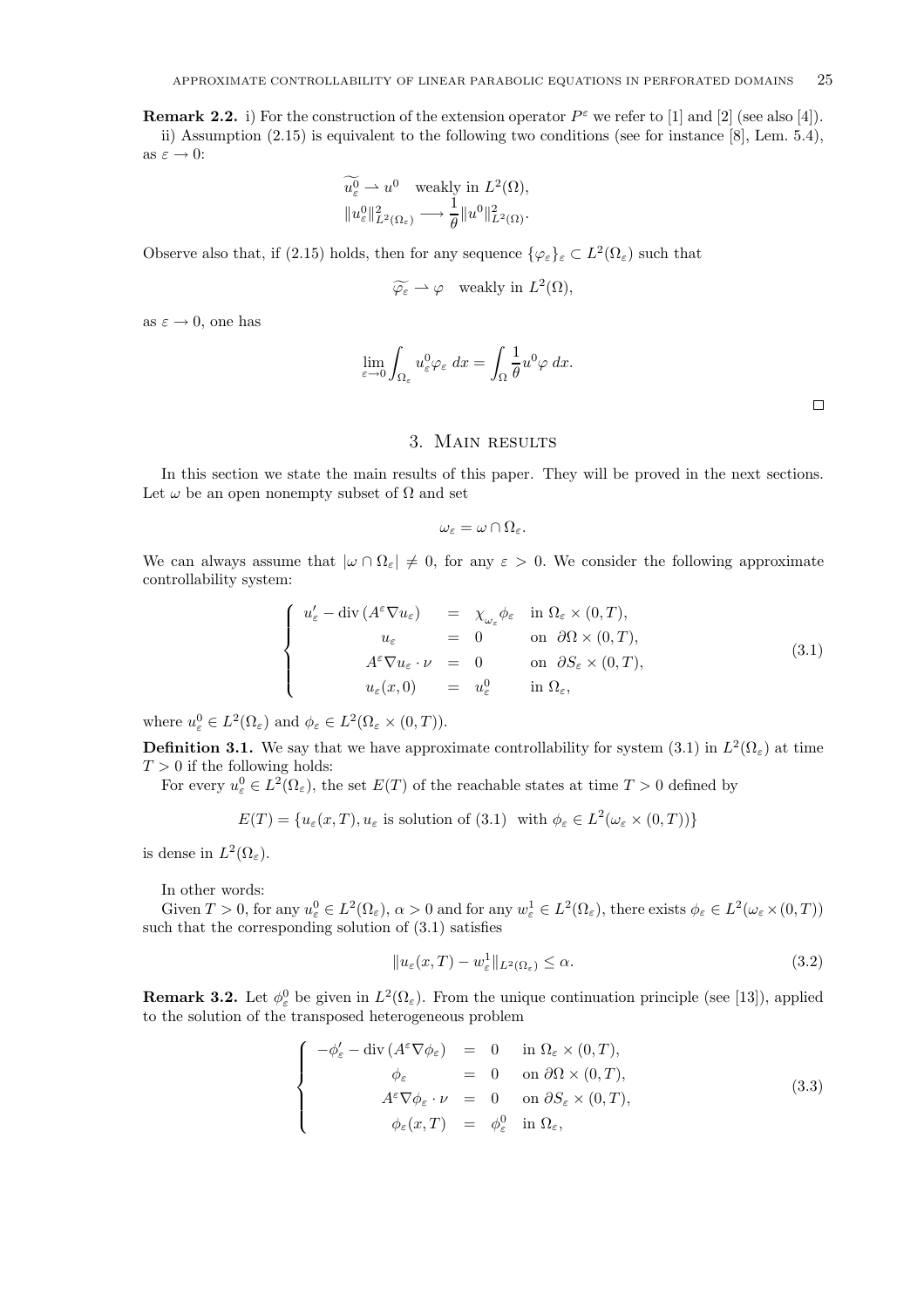one has that if

$$
\phi_{\varepsilon}=0 \quad \text{in } \omega_{\varepsilon} \times (0,T),
$$

then

$$
\phi_{\varepsilon} = 0 \quad \text{in } \Omega_{\varepsilon} \times (0, T).
$$

Hence, for  $\varepsilon$  fixed, the approximate controllability of system (3.1) follows by using classical duality arguments. But this method is not constructive.  $\Box$ 

A general method for constructing an approximate control was introduced by Lions [12]. The idea is to built the control as the solution of a transposed problem associated to some initial condition. This initial condition is obtained as the minimum point of a suitable functional associated to the problem. Here, we construct a functional  $J_{\varepsilon}$  as in Zuazua [14] (see also Fabre *et al.* [10] and [11]). To do that, for  $u_{\varepsilon}^0 \in L^2(\Omega_{\varepsilon})$  let us introduce the solution  $v_{\varepsilon}$  of the problem

$$
\begin{cases}\nv'_{\varepsilon} - \operatorname{div} (A^{\varepsilon} \nabla v_{\varepsilon}) = 0 & \text{in } \Omega_{\varepsilon} \times (0, T), \\
v_{\varepsilon} = 0 & \text{on } \partial \Omega \times (0, T), \\
A^{\varepsilon} \nabla v_{\varepsilon} \cdot \nu = 0 & \text{on } \partial S_{\varepsilon} \times (0, T), \\
v_{\varepsilon}(x, 0) = u_{\varepsilon}^{0} & \text{in } \Omega_{\varepsilon}.\n\end{cases}
$$
\n(3.4)

Let now  $w_{\varepsilon}^1 \in L^2(\Omega_{\varepsilon})$  be given. For any  $\phi_{\varepsilon}^0 \in L^2(\Omega_{\varepsilon})$ , we set

$$
J_{\varepsilon}(\phi_{\varepsilon}^{0}) = \frac{1}{2} \int_{0}^{T} \int_{\omega_{\varepsilon}} |\phi_{\varepsilon}|^{2} dx dt + \alpha ||\phi_{\varepsilon}^{0}||_{L^{2}(\Omega_{\varepsilon})} - \int_{\Omega_{\varepsilon}} \left( w_{\varepsilon}^{1} - v_{\varepsilon}(T) \right) \phi_{\varepsilon}^{0} dx,
$$
\n(3.5)

where  $\phi_{\varepsilon}$  is the solution of (3.3) (remark that  $w_{\varepsilon}^1 - v_{\varepsilon}(T)$  is still in  $L^2(\Omega_{\varepsilon})$ , since  $w_{\varepsilon}^1$  is in  $L^2(\Omega_{\varepsilon})$  and  $v_{\varepsilon}$  is in  $C([0,T]; L^2(\Omega_{\varepsilon}))$ .

The following theorem gives the approximate controllability for  $\varepsilon$  fixed.

**Theorem 3.3.** Given  $T > 0$ , under hypothesis (2.3), let  $\alpha > 0$ ,  $u_{\varepsilon}^0 \in L^2(\Omega_{\varepsilon})$  and  $w_{\varepsilon}^1 \in L^2(\Omega_{\varepsilon})$  be fixed. Then  $J_\varepsilon$  has a unique minimum point  $\Phi_\varepsilon^0$ . Moreover, if  $\Phi_\varepsilon$  is the solution of (3.3) for  $\phi_\varepsilon^0 = \Phi_\varepsilon^0$ , then the solution  $u_{\varepsilon}$  of the following system:

$$
\begin{cases}\nu'_{\varepsilon} - \operatorname{div} (A^{\varepsilon} \nabla u_{\varepsilon}) &= \chi_{\omega_{\varepsilon}} \Phi_{\varepsilon} \quad in \ \Omega_{\varepsilon} \times (0, T), \\
u_{\varepsilon} &= 0 \quad on \ \partial \Omega \times (0, T), \\
A^{\varepsilon} \nabla u_{\varepsilon} \cdot \nu &= 0 \quad on \ \partial S_{\varepsilon} \times (0, T), \\
u_{\varepsilon}(x, 0) &= u_{\varepsilon}^{0} \quad in \ \Omega_{\varepsilon},\n\end{cases}
$$
\n(3.6)

satisfies the estimate:

$$
||u_{\varepsilon}(T) - w_{\varepsilon}^1||_{L^2(\Omega_{\varepsilon})} \le \alpha.
$$
\n(3.7)

This result will be proved in Section 4. In Section 5 (Cor. 5.3 and Rem. 5.4) we give some a priori estimates on the controls. They will allow, together with the homogenization results quoted in Section 2, to describe the asymptotic behaviour of problem (3.6).

To do that, let us introduce, for  $u^0 \in L^2(\Omega)$ , the solution v of the problem

$$
\begin{cases}\n\theta v' - \operatorname{div} (A^0 \nabla v) = 0 & \text{in } \Omega \times (0, T), \\
v = 0 & \text{on } \partial \Omega \times (0, T), \\
v(x, 0) = u^0 & \text{in } \Omega.\n\end{cases}
$$
\n(3.8)

For a given  $w^1 \in L^2(\Omega)$ , we define the functional J on  $L^2(\Omega)$  by

$$
J(\phi^0) = \frac{1}{2}\theta \int_0^T \int_\omega |\phi|^2 \, dx \, dt + \alpha \sqrt{\theta} ||\phi^0||_{L^2(\Omega)} - \theta \int_\Omega \left( w^1 - v(T) \right) \phi^0 \, dx,\tag{3.9}
$$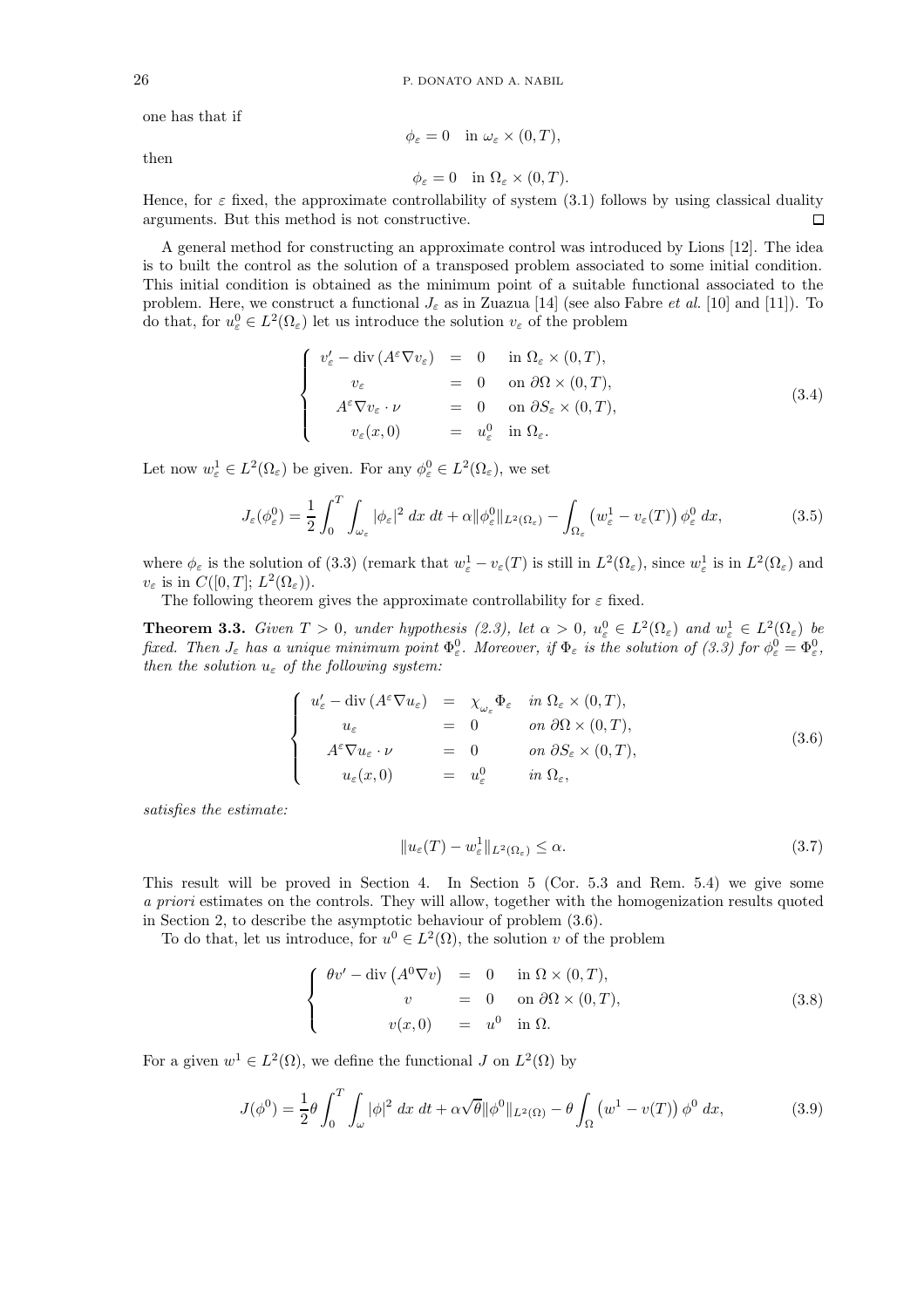for any  $\phi^0 \in L^2(\Omega)$ , where  $\phi$  is the solution of the following homogeneous transposed problem:

$$
\begin{cases}\n-\theta \phi' - \operatorname{div} (A^0 \nabla \phi) = 0 & \text{in } \Omega \times (0, T), \\
\phi = 0 & \text{on } \partial \Omega \times (0, T), \\
\phi(x, T) = \phi^0 & \text{in } \Omega.\n\end{cases}
$$
\n(3.10)

The main result of this paper is the following:

**Theorem 3.4.** Let  $T > 0$  be given. Under hypothesis (2.3), let also  $\alpha > 0$ ,  $u^0 \in L^2(\Omega)$  and  $w^1 \in$  $L^2(\Omega)$  be given. Suppose that  $\{w^1_{\varepsilon}\}_\varepsilon \subset L^2(\Omega_{\varepsilon})$  and  $\{u^0_{\varepsilon}\}_\varepsilon \subset L^2(\Omega_{\varepsilon})$  satisfy the following assumptions:

i) 
$$
\lim_{\varepsilon \to 0} \|w_{\varepsilon}^1 - w^1\|_{L^2(\Omega_{\varepsilon})} = 0,
$$
  
ii)  $\lim_{\varepsilon \to 0} \|u_{\varepsilon}^0 - u^0\|_{L^2(\Omega_{\varepsilon})} = 0.$  (3.11)

Let  $u_{\varepsilon}(x,t)$  be the solution of the controllability problem:

$$
\left\{\begin{array}{rcl} u'_\varepsilon -\operatorname{div}\left(A^\varepsilon \nabla u_\varepsilon\right) & = & \chi_{\omega_\varepsilon} \Phi_\varepsilon & \text{in } \Omega_\varepsilon \times (0,T), \\ u_\varepsilon & = & 0 & \text{on } \partial \Omega \times (0,T), \\ A^\varepsilon \nabla u_\varepsilon \cdot \nu & = & 0 & \text{on } \partial S_\varepsilon \times (0,T), \\ u_\varepsilon(x,0) & = & u_\varepsilon^0 & \text{in } \Omega_\varepsilon, \end{array}\right.
$$

where  $\Phi_{\varepsilon}$  is the control given by Theorem 3.3.

We have, as  $\varepsilon \to 0$ , the following convergences:

i) 
$$
\chi_{\omega_{\varepsilon}} \overline{\Phi_{\varepsilon}} \to \chi_{\omega} \theta \Phi
$$
 weakly in  $L^2(\Omega \times (0, T))$ ,  $(3.12)$ 

ii) 
$$
P^{\varepsilon}u_{\varepsilon} \rightharpoonup u
$$
 weakly in  $L^2(0,T; H_0^1(\Omega))$ ,  $(3.13)$ 

where  $\Phi$  is the solution of (3.10) for  $\phi^0 = \Phi^0$ ,  $\Phi^0$  being the unique minimum point of the functional J defined by (3.9) and u is the solution of

$$
\begin{cases}\n\theta u' - \operatorname{div} (A^0 \nabla u) & = \chi_\omega \theta \Phi & \text{in } \Omega \times (0, T), \\
u & = 0 \qquad \text{on } \partial \Omega \times (0, T), \\
u(x, 0) & = u^0 \qquad \text{in } \Omega.\n\end{cases}
$$
\n(3.14)

Moreover, we have the following approximate controllability:

$$
||u(x,T) - w1||_{L^{2}(\Omega)} \le \frac{\alpha}{\sqrt{\theta}}.
$$
\n(3.15)

This theorem will be proved in Section 7. Its proof needs to know the asymptotic behaviour of the controls. This will be studied in Section 6.

**Remark 3.5.** Notice that in  $(3.15)$  the approximate controllability is altered by a constant which depends on the proportion of material in the reference cell. This is related to the fact that the depends on the proportion of material in the reference cent. This is related to the lact that the coerciveness constant of the limit functional of  $J_{\varepsilon}$  is multiplied (with respect to that of  $J_{\varepsilon}$ ) by  $\sqrt{\theta}$ . The case where  $\theta = 1$  corresponds to the case without holes studied by Zuazua (see [14]).  $\Box$ 

**Remark 3.6.** Introduce the functional

$$
\widetilde{J}_{\varepsilon} \; : \; L^2(\Omega) \longrightarrow \mathbb{R}
$$

by

$$
\widetilde{J}_{\varepsilon}(\psi^0) = J_{\varepsilon}\left(\psi^0_{|\Omega_{\varepsilon}}\right),\,
$$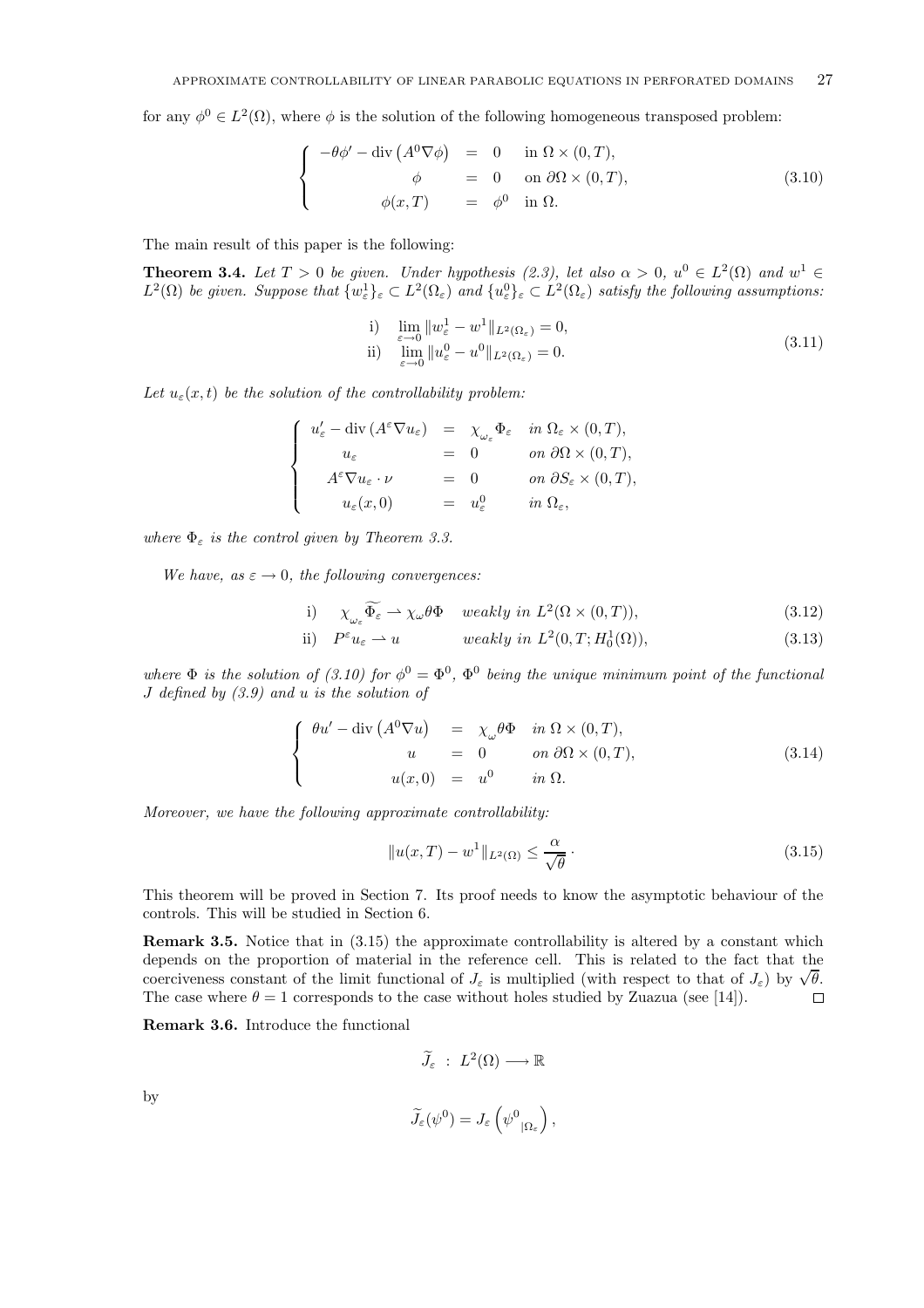where  $\psi^0_{|\Omega_{\varepsilon}}$  is the restriction of  $\psi^0$  to  $\Omega_{\varepsilon}$  and  $J_{\varepsilon}$  is the functional given by (3.5). One can show, using Propositions 6.4 and 6.5 of Section 6, that  $J_{\varepsilon}$  F-converges, in the sense of De Giorgi (see [6]), for the strong  $L^2(\Omega)$  topology.

On the other hand, the functionals  $J_{\varepsilon}$  are not uniformly coercive (see De Giorgi and Franzoni [7] for the definition and related properties), since a set of the form  $\left\{v \in L^2(\Omega), \tilde{J}_\varepsilon \leq c\right\}$  is not compact in  $L^2(\Omega)$ . Nevertheless, in Theorem 6.1 we give a direct proof of the convergence of the minimum points.  $\Box$ 

The last result of this section shows that the solution  $u_{\varepsilon}$  of the control problem (3.6) behaves, at the limit, as the solution of the system obtained replacing the right-hand side in (3.6) by the control of the homogenized problem (3.14). Actually, one has

**Corollary 3.7.** Under the assumptions of Theorem 3.4, let  $u_{\varepsilon}$  be the solution of the controllability problem  $(3.6)$ ,  $\Phi$  being the control given by Theorem 3.3.

Then, if  $z_{\varepsilon}$  is the solution of

$$
\label{eq:zeta} \left\{ \begin{array}{rcl} z'_\varepsilon - \hbox{div}\,(A^\varepsilon \nabla z_\varepsilon) &=& \chi_{\omega_\varepsilon} \Phi \quad \text{in} \ \Omega_\varepsilon \times (0,T), \\ z_\varepsilon &=& 0 \qquad \text{on} \ \partial \Omega \times (0,T), \\ A^\varepsilon \nabla z_\varepsilon \cdot \nu &=& 0 \qquad \text{on} \ \partial S_\varepsilon \times (0,T), \\ z_\varepsilon(x,0) &=& u_\varepsilon^0 \qquad \text{in} \ \Omega_\varepsilon, \end{array} \right.
$$

one has, as  $\varepsilon \to 0$ , the following convergences:

$$
\begin{cases}\n(i) & P^{\varepsilon}u_{\varepsilon} - P^{\varepsilon}z_{\varepsilon} \to 0 \quad weakly \text{ in } L^{2}(0, T; H_{0}^{1}(\Omega)), \\
(iii) & \lim_{\varepsilon \to 0} ||u_{\varepsilon} - z_{\varepsilon}||_{C([0, T]; L^{2}(\Omega_{\varepsilon}))} = 0, \\
(iii) & \lim_{\varepsilon \to 0} ||\nabla u_{\varepsilon} - \nabla z_{\varepsilon}||_{L^{2}(0, T; [L^{1}(\Omega_{\varepsilon})]^{n})} = 0.\n\end{cases}
$$
\n(3.16)

Moreover

$$
\limsup_{\varepsilon \to 0} \|z_{\varepsilon}(T) - w_{\varepsilon}^1\|_{L^2(\Omega_{\varepsilon})} \le \alpha.
$$
\n(3.17)

This result will be proved in Section 7.

## 4. THE CONTROL FOR FIXED  $\varepsilon$

In this section we give, by adapting to our case some technics of Fabre et al. [10,11] and Zuazua [14], some properties of the functional  $J_{\varepsilon}$  defined by (3.5). This allows us to characterize the control of system (3.1).

We have the following lemma:

**Lemma 4.1.** Under assumption (2.3) the functional  $J_{\varepsilon}$  defined by (3.5) is continuous, strictly convex and satisfies

$$
\liminf_{\|\phi^0_{\varepsilon}\|_{L^2(\Omega_{\varepsilon})}\to\infty} \frac{J_{\varepsilon}(\phi^0_{\varepsilon})}{\|\phi^0_{\varepsilon}\|_{L^2(\Omega_{\varepsilon})}} \ge \alpha, \quad \text{for any } \varepsilon > 0 \text{ fixed.} \tag{4.1}
$$

Moreover, if  $\Phi_{\varepsilon}^{0}$  is the (unique) minimum point of  $J_{\varepsilon}$ , we have

$$
\| (w_{\varepsilon}^1 - v_{\varepsilon}(T)) \|_{L^2(\Omega_{\varepsilon})} \le \alpha \Longleftrightarrow \Phi_{\varepsilon}^0 = 0.
$$
\n(4.2)

We skip here the proof which follows exactly that given in [11], for the study of the approximate controllability of the semilinear heat equation. In Section 3 (Lem. 5.2) we will prove that this inequality holds uniformly in  $\varepsilon$ .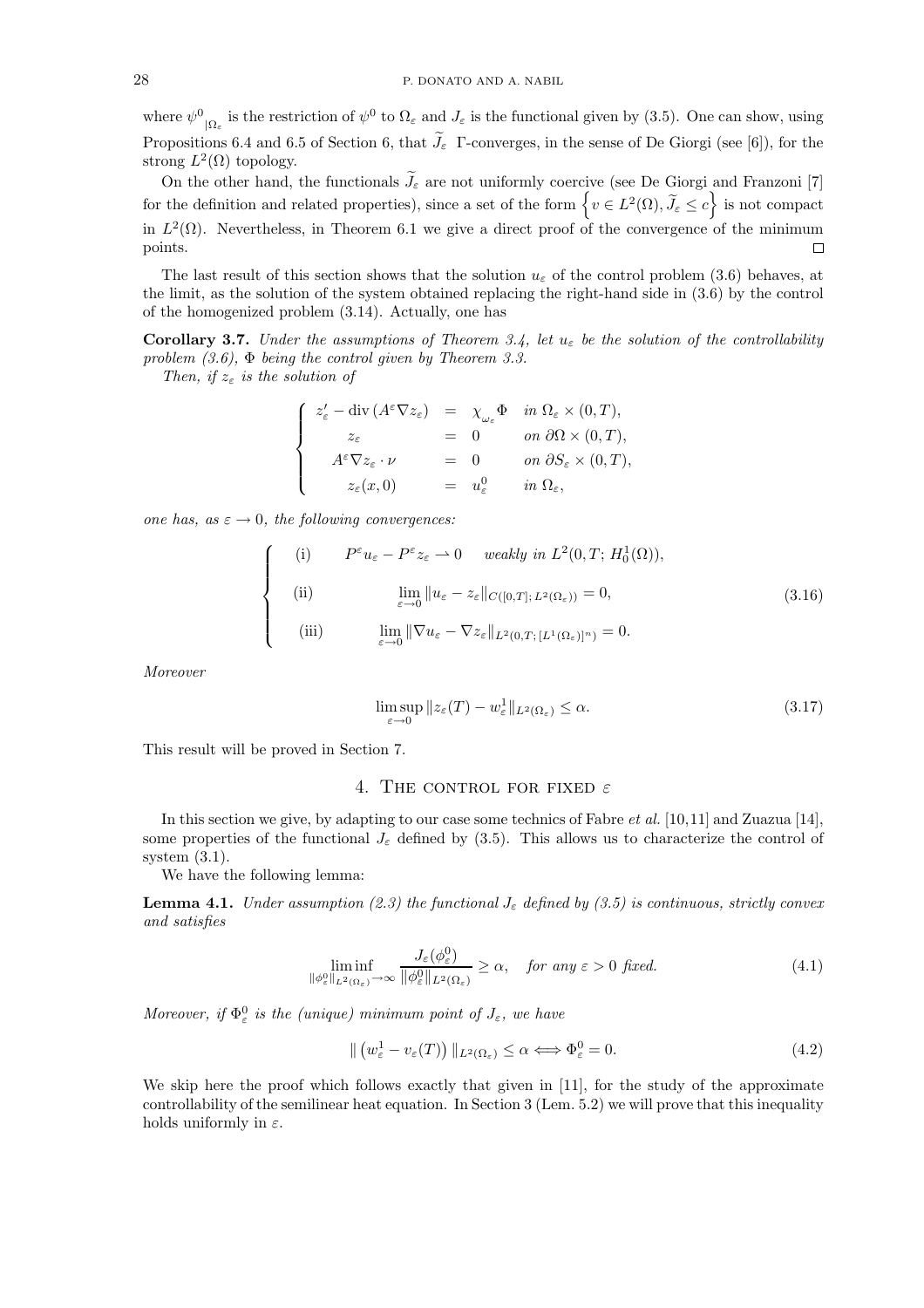We have the following characterization of the minimum point of  $J_{\varepsilon}$ :

**Corollary 4.2.** Under the assumption of Lemma 4.1, for  $\varepsilon$  fixed, let  $\Phi_{\varepsilon}^{0}$  be the minimum point of the functional  $J_{\varepsilon}$ . We have

$$
\left| \int_0^T \int_{\omega_{\varepsilon}} \Phi_{\varepsilon} \Psi_{\varepsilon} dx dt - \int_{\Omega_{\varepsilon}} \left( w_{\varepsilon}^1 - v_{\varepsilon}(T) \right) \psi_{\varepsilon}^0 dx \right| \leq \alpha \|\psi_{\varepsilon}^0\|_{L^2(\Omega_{\varepsilon})},
$$
(4.3)

for any  $\psi^0_\varepsilon \in L^2(\Omega_\varepsilon)$ , with  $\Phi_\varepsilon$  solution of (3.3) for  $\phi^0_\varepsilon = \Phi^0_\varepsilon$  and  $\Psi_\varepsilon$  solution of (3.3) for  $\phi^0_\varepsilon = \psi^0_\varepsilon$ . *Proof.* For  $\lambda \in \mathbb{R}_+^*$  and  $\psi_\varepsilon^0 \in L^2(\Omega_\varepsilon)$ , we have

$$
J_{\varepsilon}(\Phi_{\varepsilon}^0) \leq J_{\varepsilon}(\Phi_{\varepsilon}^0 + \lambda \psi_{\varepsilon}^0).
$$

Thus

$$
\int_{\Omega_{\varepsilon}} \left( w_{\varepsilon}^{1} - v_{\varepsilon}(T) \right) \psi_{\varepsilon}^{0} dx \le \int_{0}^{T} \int_{\omega_{\varepsilon}} \Phi_{\varepsilon} \Psi_{\varepsilon} + \alpha \liminf_{\lambda \to 0} \frac{\|\Phi_{\varepsilon}^{0} + \lambda \psi_{\varepsilon}^{0}\|_{L^{2}(\Omega_{\varepsilon})} - \|\Phi_{\varepsilon}^{0}\|_{L^{2}(\Omega_{\varepsilon})}}{\lambda} \le \int_{0}^{T} \int_{\omega_{\varepsilon}} \Phi_{\varepsilon} \Psi_{\varepsilon} + \alpha \|\psi_{\varepsilon}^{0}\|_{L^{2}(\Omega_{\varepsilon})} \quad \text{for any } \psi_{\varepsilon}^{0} \in L^{2}(\Omega_{\varepsilon}).
$$
\n(4.4)

The same computation with  $\lambda \in \mathbb{R}^*_-$  gives

$$
\int_{\Omega_{\varepsilon}} \left( w_{\varepsilon}^1 - v_{\varepsilon}(T) \right) \psi_{\varepsilon}^0 \, dx \ge \int_0^T \int_{\omega_{\varepsilon}} \Phi_{\varepsilon} \Psi_{\varepsilon} - \alpha \| \psi_{\varepsilon}^0 \|_{L^2(\Omega_{\varepsilon})} \quad \text{for any } \psi_{\varepsilon}^0 \in L^2(\Omega_{\varepsilon}). \tag{4.5}
$$

Inequalities (4.4) and (4.5) give the result.

*Proof of Theorem 3.3.* We decompose the solution  $u_{\varepsilon}$  as  $u_{\varepsilon} = w_{\varepsilon} + v_{\varepsilon}$  where  $v_{\varepsilon}$  is defined by (3.4) and  $w_{\varepsilon}$  is the solution of the following problem:

$$
\begin{cases}\nw'_{\varepsilon} - \operatorname{div} (A^{\varepsilon} \nabla w_{\varepsilon}) &= \chi_{\omega_{\varepsilon}} \Phi_{\varepsilon} \quad \text{in } \Omega_{\varepsilon} \times (0, T), \\
w_{\varepsilon} &= 0 \quad \text{on } \partial \Omega \times (0, T), \\
A^{\varepsilon} \nabla w_{\varepsilon} \cdot \nu &= 0 \quad \text{on } \partial S_{\varepsilon} \times (0, T), \\
w_{\varepsilon}(x, 0) &= 0 \quad \text{in } \Omega_{\varepsilon},\n\end{cases} (4.6)
$$

where  $\Phi_{\varepsilon}$  is the solution of (3.3) for  $\phi_{\varepsilon}^{0} = \Phi_{\varepsilon}^{0}$ ,  $\Phi_{\varepsilon}^{0}$  being the unique minimum point of the functional  $J_{\varepsilon}$  defined by (3.5). Let now  $\psi_{\varepsilon}^0 \in L^2(\Omega_{\varepsilon})$  and let  $\Psi_{\varepsilon}$  be the solution of the transposed problem (3.3) for  $\phi_{\varepsilon}^{0} = \psi_{\varepsilon}^{0}$ . By multiplying (4.6) by  $\Psi_{\varepsilon}$  and integrating by parts, we get

$$
-\int_0^T \langle w_\varepsilon, \Psi'_\varepsilon \rangle_{V_\varepsilon, V'_\varepsilon} dt + \int_{\Omega_\varepsilon} w_\varepsilon(T) \Psi_\varepsilon(T) dx + \int_0^T \int_{\Omega_\varepsilon} A^\varepsilon \nabla w_\varepsilon \nabla \Psi_\varepsilon dx dt = \int_0^T \int_{\omega_\varepsilon} \Phi_\varepsilon \Psi_\varepsilon dx dt. (4.7)
$$

From (3.3) and Corollary 4.2, it comes

$$
\left| \int_{\Omega_{\varepsilon}} w_{\varepsilon}(T) \Psi_{\varepsilon}(T) \, dx - \int_{\Omega_{\varepsilon}} \left( w_{\varepsilon}^1 - v_{\varepsilon}(T) \right) \psi_{\varepsilon}^0 \, dx \right| \leq \alpha \|\psi_{\varepsilon}^0\|_{L^2(\Omega_{\varepsilon})}.
$$

Since  $\Psi_{\varepsilon}(T) = \psi_{\varepsilon}^0$  is arbitrary we deduce that

$$
||w_{\varepsilon}(T) - (w_{\varepsilon}^1 - v_{\varepsilon}(T))||_{L^2(\Omega_{\varepsilon})} \leq \alpha,
$$

which gives

$$
||u_{\varepsilon}(T)-w_{\varepsilon}^1||_{L^2(\Omega_{\varepsilon})}\leq \alpha.
$$

 $\Box$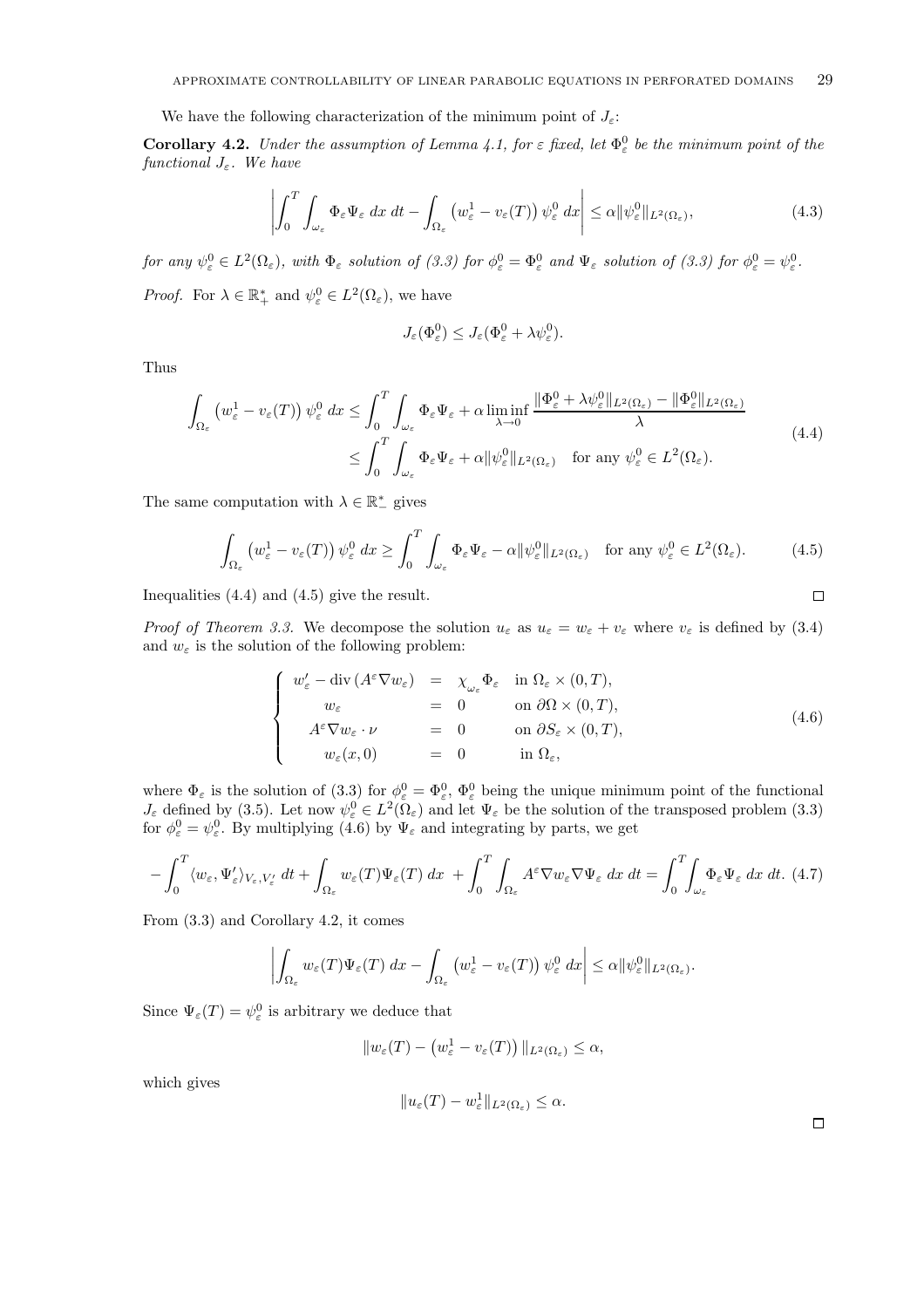**Remark 4.3.** Let us point out that the symmetry and the  $C^1$ -regularity of the matrix A have been only used when applying the unique continuation property mentioned in Remark 2.2. For the homogenization results recalled in Section 2, symmetry is not necessary and it suffices to suppose A in  $(L^{\infty}(Y))^{n^2}$ . Observe also that the unique continuation property is not needed in the case of a control distributed over  $\Omega$ , *i.e.* for  $\omega = \Omega$ .  $\Box$ 

### 5. A priori ESTIMATES ON THE CONTROLS

In this section we give some a priori estimates for the control obtained in Section 4, when the data  $w_{\varepsilon}^1$  and  $u_{\varepsilon}^0$  satisfy (3.11), *i.e.* 

$$
\begin{cases}\n\text{i)} \quad \lim_{\varepsilon \to 0} \|w_{\varepsilon}^1 - w^1\|_{L^2(\Omega_{\varepsilon})} = 0, \\
\text{ii)} \quad \lim_{\varepsilon \to 0} \|u_{\varepsilon}^0 - u^0\|_{L^2(\Omega_{\varepsilon})} = 0.\n\end{cases} \tag{5.1}
$$

**Remark 5.1.** Under assumption (5.1), using the corrector result stated in Theorem 2.1, we deduce that

$$
\lim_{\varepsilon \to 0} \| \left( w_{\varepsilon}^1 - v_{\varepsilon}(T) \right) - \left( w^1 - v(T) \right) \|_{L^2(\Omega_{\varepsilon})} = 0 \tag{5.2}
$$

where  $v$  is solution of  $(3.8)$ .

In the same spirit as in [14], we show in the next lemma that inequality (4.1) is uniform in  $\varepsilon$ . This will provide a uniform estimate in  $\varepsilon$  for the unique minimum point  $\Phi_{\varepsilon}^0$  of the functional  $J_{\varepsilon}$ .

**Lemma 5.2.** Under assumptions (2.3) and (5.1), the functional  $J_{\varepsilon}$  defined by (3.5) satisfies:

$$
\liminf_{\substack{\|\phi_{\varepsilon}^{0}\|_{L^{2}(\Omega_{\varepsilon})}\to\infty \\ \varepsilon\to 0}}\frac{J_{\varepsilon}(\phi_{\varepsilon}^{0})}{\|\phi_{\varepsilon}^{0}\|_{L^{2}(\Omega_{\varepsilon})}}\geq\alpha.
$$
\n(5.3)

*Proof.* Consider a sequence  $\{j\} \subset \mathbb{N}$  and  $\{\varepsilon_j\}_{j \in \mathbb{N}} \subset \{\varepsilon\}_{\varepsilon > 0}$  such that

$$
\varepsilon_j \to 0 \quad \text{ and } \quad \|\phi^0_{\varepsilon_j}\|_{L^2(\Omega_{\varepsilon_j})} \to \infty \quad \text{as } j \to \infty.
$$

To simplify, we still denote by  $\varepsilon$  such a sequence. We have

$$
\|\phi_{\varepsilon}^0\|_{L^2(\Omega_{\varepsilon})}\to\infty \quad \text{as } \varepsilon\to 0.
$$

Set  $\psi_{\varepsilon}^0 = \frac{\phi_{\varepsilon}^0}{\|\phi_0\|_{\varepsilon}}$  $\|\phi_{\varepsilon}^0\|_{L^2(\Omega_{\varepsilon})}$ . Then, there exists a subsequence (still denoted by  $\varepsilon$ ) and  $\psi^0 \in L^2(\Omega)$  such that

$$
\widetilde{\psi^0_\varepsilon} \rightharpoonup \psi^0 \quad \text{ weakly in } L^2(\Omega). \tag{5.4}
$$

Set  $\Psi_{\varepsilon} = \frac{\phi_{\varepsilon}}{\|\phi_{\varepsilon}^0\|_{L^2(\Omega_{\varepsilon})}},$  where  $\phi_{\varepsilon}$  is solution of (3.3). We have

$$
\begin{cases}\n-\Psi'_{\varepsilon} - \operatorname{div}\left(A^{\varepsilon}\nabla\Psi_{\varepsilon}\right) & = & 0 \quad \text{in } \Omega_{\varepsilon} \times (0,T), \\
\Psi_{\varepsilon} & = & 0 \quad \text{on } \partial\Omega \times (0,T), \\
A^{\varepsilon}\nabla\Psi_{\varepsilon} \cdot \nu & = & 0 \quad \text{on } \partial S_{\varepsilon} \times (0,T), \\
\Psi_{\varepsilon}(x,T) & = & \psi_{\varepsilon}^{0} \quad \text{in } \Omega_{\varepsilon}.\n\end{cases} \tag{5.5}
$$

From Theorem 2.1, we have

$$
\widetilde{\Psi_{\varepsilon}} \rightharpoonup \theta \Psi \quad \text{weakly in } L^{\infty}(0, T; L^{2}(\Omega)), \tag{5.6}
$$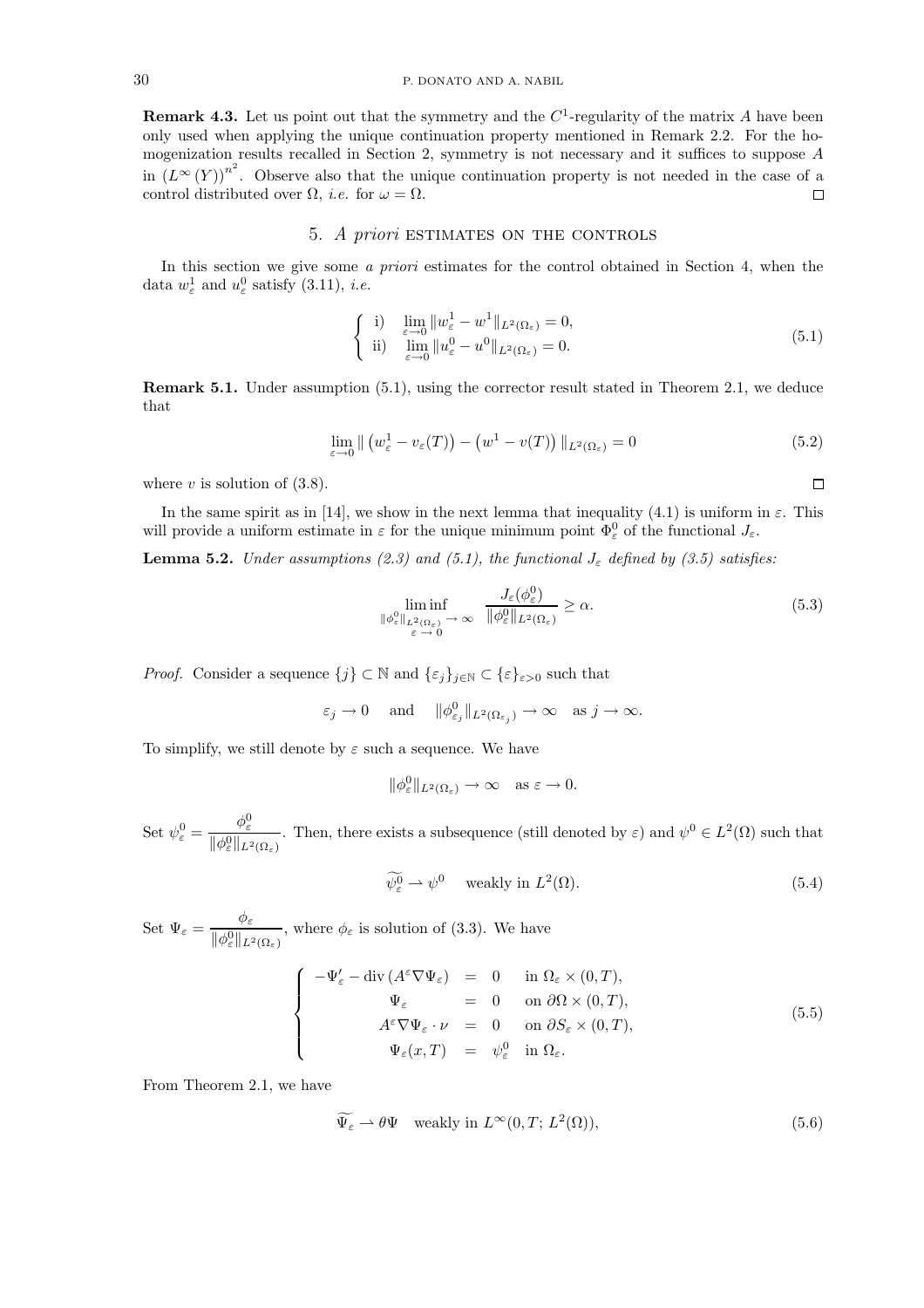where  $\Psi$  is solution of

$$
\begin{cases}\n-\theta \Psi' - \operatorname{div} (A^0 \nabla \Psi) = 0 & \text{in } \Omega \times (0, T), \\
\Psi = 0 & \text{on } \partial \Omega \times (0, T), \\
\Psi(x, T) = \frac{\psi^0}{\theta} & \text{in } \Omega.\n\end{cases}
$$
\n(5.7)

From the definitions of  $J_{\varepsilon}$  (see (3.5)),  $\psi_{\varepsilon}^{0}$  and  $\Psi_{\varepsilon}$ , we have

$$
\frac{J_{\varepsilon}(\phi_{\varepsilon}^{0})}{\|\phi_{\varepsilon}^{0}\|_{L^{2}(\Omega_{\varepsilon})}} = \frac{1}{2} \|\phi_{\varepsilon}^{0}\|_{L^{2}(\Omega_{\varepsilon})} \int_{0}^{T} \int_{\omega} |\widetilde{\Psi_{\varepsilon}}|^{2} dx dt + \alpha - \int_{\Omega} \left(\widetilde{\Psi_{\varepsilon}^{1}} - \widetilde{\Psi_{\varepsilon}(T)}\right) \widetilde{\psi_{\varepsilon}^{0}} dx.
$$
 (5.8)

Two cases arise

(i) 
$$
\liminf_{\varepsilon \to 0} \int_0^T \int_{\omega} |\widetilde{\Psi}_{\varepsilon}|^2 dx dt > 0,
$$
  
\n(ii)  $\liminf_{\varepsilon \to 0} \int_0^T \int_{\omega} |\widetilde{\Psi}_{\varepsilon}|^2 dx dt = 0.$ 

In case (i), in view of  $(5.1)$  and  $(5.4)$ , the term Ω  $\left(\widetilde{w_{\varepsilon}} - \widetilde{v_{\varepsilon}(T)}\right) \widetilde{\psi_{\varepsilon}}^0 dx$  is uniformly bounded with respect to  $\varepsilon$ . Hence, one has

$$
\lim_{\varepsilon \to 0} \frac{J_{\varepsilon}(\phi_{\varepsilon}^0)}{\|\phi_{\varepsilon}^0\|_{L^2(\Omega_{\varepsilon})}} = +\infty,
$$

which gives  $(5.3)$ .

For case (ii), since  $\theta \neq 0$ , we deduce from (5.6) that

$$
\Psi = 0 \quad \text{in } \omega \times (0, T).
$$

From the unique-continuation property due to Saut and Scheurer [13], we deduce that

$$
\Psi = 0 \quad \text{in } \Omega \times (0, T).
$$

Since  $\Psi \in C([0,T]; L^2(\Omega))$  and due to (5.7), we have  $\Psi(T) = \frac{\psi^0}{\theta}$ . Then we deduce that

$$
\psi^0 = 0 \quad \text{in } L^2(\Omega). \tag{5.9}
$$

On the other hand, from (5.2, 5.4, 5.9) and Remark 2.2 (written for  $\varphi_{\varepsilon} = \psi_{\varepsilon}^0$ ,  $u_{\varepsilon}^0 = w_{\varepsilon}^1 - v_{\varepsilon}(T)$  and  $u^0 = \theta(w^1 - v(T))$ , it comes that

$$
\lim_{\varepsilon \to 0} \int_{\Omega} \left( \widetilde{w_{\varepsilon}^1} - \widetilde{v_{\varepsilon}(T)} \right) \widetilde{\psi_{\varepsilon}^0} dx = 0. \tag{5.10}
$$

Passing to the limit as  $\varepsilon \to 0$  in (5.8), we find

$$
\liminf_{\varepsilon\to 0} \frac{J_\varepsilon(\phi^0_\varepsilon)}{\|\phi^0_\varepsilon\|_{L^2(\Omega_\varepsilon)}}\geq \alpha,
$$

which shows that we have again  $(5.3)$  and ends the proof.

**Corollary 5.3.** Under the assumptions of Lemma 5.2, there exists a constant c independent of  $\varepsilon$  such that

$$
\|\Phi_{\varepsilon}^{0}\|_{L^{2}(\Omega_{\varepsilon})} \leq c.
$$
\n(5.11)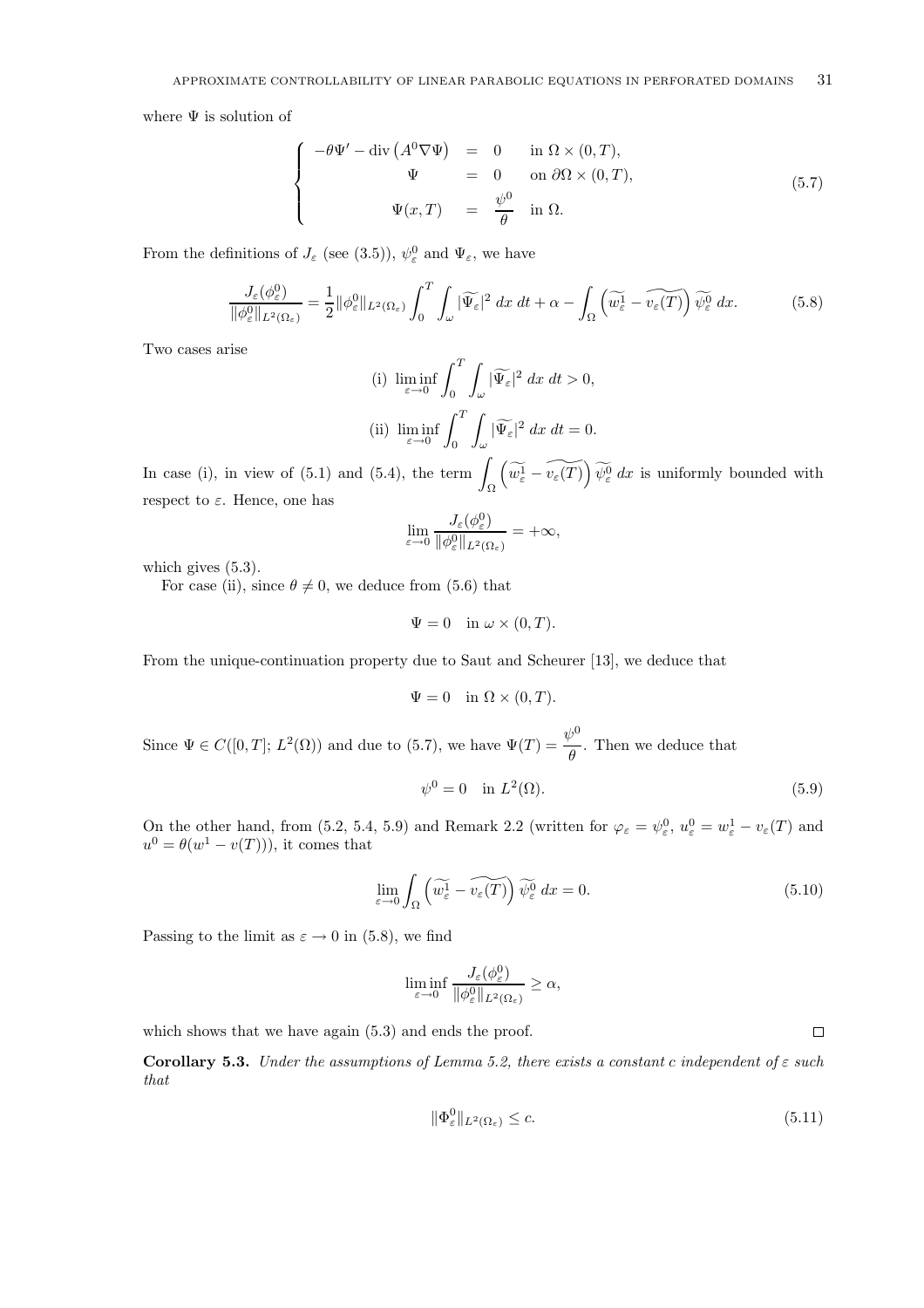*Proof.* By contradiction, we suppose that there exists a subsequence (still denoted by  $\varepsilon$ ), such that

$$
\|\Phi_{\varepsilon}^{0}\|_{L^{2}(\Omega_{\varepsilon})}\longrightarrow\infty,\quad\text{as }\varepsilon\to0,
$$

so that, from Lemma 5.2,

$$
\lim_{\varepsilon \to 0} \frac{J_{\varepsilon}(\Phi_{\varepsilon}^0)}{\|\Phi_{\varepsilon}^0\|_{L^2(\Omega_{\varepsilon})}} \ge \alpha.
$$

Since  $\Phi_{\varepsilon}^{0}$  minimizes the functional  $J_{\varepsilon}$  one has

$$
J_{\varepsilon}(\Phi_{\varepsilon}^0) \leq J_{\varepsilon}(0) = 0 \quad \forall \varepsilon.
$$

Hence,

$$
\alpha \leq \lim_{\varepsilon \to 0} \frac{J_{\varepsilon}(\Phi_\varepsilon^0)}{\|\Phi_\varepsilon^0\|_{L^2(\Omega_\varepsilon)}} \leq 0
$$

which contradicts the fact that  $\alpha$  is strictly positive.

**Remark 5.4.** From estimate (5.11) we deduce that there exists  $\Phi^0$  and a subsequence (still denoted by  $\varepsilon$ ) such that

$$
\Phi_{\varepsilon}^{0} \rightharpoonup \theta \Phi^{0} \quad \text{weakly in } L^{2}(\Omega). \tag{5.12}
$$

One can then apply Theorem 2.1 to the controls  $\{\Phi_{\varepsilon}\}_{\varepsilon}$ , solutions of (3.3) for  $\phi_{\varepsilon}^0 = \Phi_{\varepsilon}^0$ . All the difficulty is to identify the weak limit  $\Phi^0$  as the unique minimum point of a suitable functional. In this case, convergence (5.12) holds for the whole sequence  $\{\Phi_{\varepsilon}^{0}\}_{{\varepsilon}>0}$ .  $\Box$ 

### 6. Some preliminary results

In this section we study the limit behaviour of the control  $\Phi_{\varepsilon}$  given by Theorem 3.3. The following theorem shows that the limit control can be uniquely identified as the solution of the transposed problem (3.10) associated to the minimum point of the functional (3.9).

**Theorem 6.1.** Under hypothesis (2.3) and (5.1), let  $u^0$  and  $w^1$  be given in  $L^2(\Omega)$ . The sequence  $\{\Phi^0_\varepsilon\}_\varepsilon$  of the minimum points associated to the functionals  $J_\varepsilon$ , satisfies, as  $\varepsilon \to 0$ , the following convergences:

$$
\begin{cases}\n\text{i)} & \widetilde{\Phi}_{\varepsilon}^{0} \rightharpoonup \theta \Phi^{0} \quad weakly \text{ in } L^{2}(\Omega), \\
\text{ii)} & \|\Phi_{\varepsilon}^{0}\|_{L^{2}(\Omega_{\varepsilon})} \rightharpoonup \sqrt{\theta} \|\Phi^{0}\|_{L^{2}(\Omega)},\n\end{cases} (6.1)
$$

where  $\Phi^0$  is the minimum point of the functional J defined by (3.9).

The proof of this theorem will be given at the end of this section. It makes use of Propositions 6.4 and 6.5 below.

An immediate consequence of Theorem 6.1 is the following:

**Corollary 6.2.** Under the hypothesis of Theorem 6.1 the control  $\Phi_{\varepsilon}$  given by Theorem 3.3 satisfies,  $as \varepsilon \to 0$ ,

$$
\begin{cases}\n(i) & P^{\varepsilon} \Phi_{\varepsilon} \to \Phi \quad weakly \text{ in } L^{2}(0, T; H_{0}^{1}(\Omega)), \\
(ii) & \widetilde{\Phi_{\varepsilon}} \to \theta \Phi \quad weakly \text{ in } L^{\infty}(0, T; L^{2}(\Omega)),\n\end{cases} (6.2)
$$

with  $\Phi$  solution of (3.10) for  $\phi^0 = \Phi^0$ ,  $\Phi^0$  being the minimum point of the functional J given by (3.9).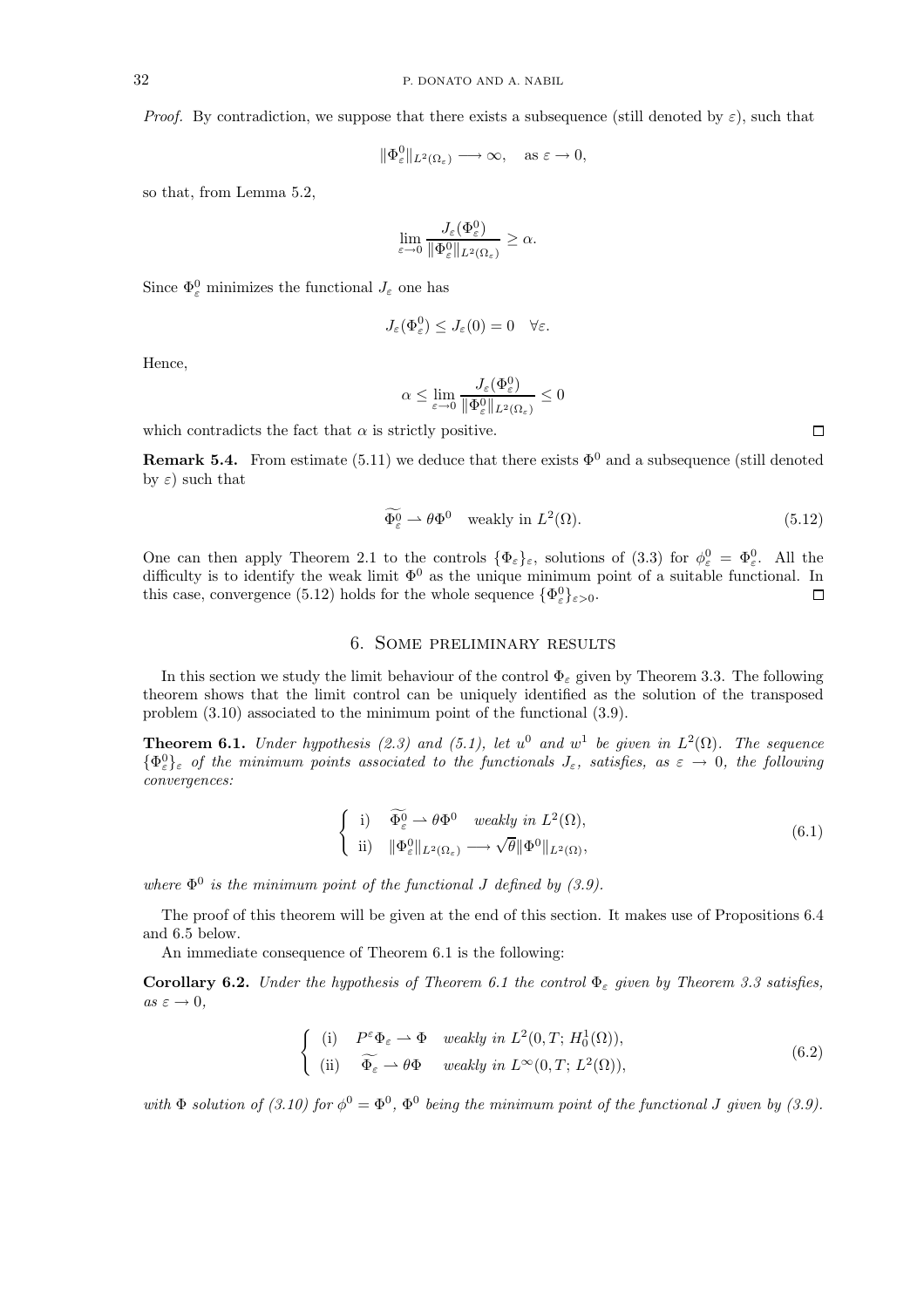Moreover, we have the following corrector result:

$$
\begin{cases}\n(i) & \lim_{\varepsilon \to 0} \|\Phi_{\varepsilon} - \Phi\|_{C([0,T]; L^2(\Omega_{\varepsilon}))} = 0, \\
(ii) & \lim_{\varepsilon \to 0} \|\nabla \Phi_{\varepsilon} - C^{\varepsilon} \nabla \Phi\|_{L^2(0,T; [L^1(\Omega_{\varepsilon})]^n)} = 0,\n\end{cases}
$$
\n(6.3)

where  $C^{\varepsilon}(x)$  is the corrector matrix given by (2.10).

*Proof.* Thanks to convergences  $(6.1)$  given by Theorem 6.1, the result is a direct consequence of the homogenization result given in Theorem 2.1, applied to the control  $\Phi_{\varepsilon}$ .  $\Box$ 

**Remark 6.3.** As for the functional  $J_{\varepsilon}$  given by (3.5), one can easily show that the functional  $J(\phi^0)$ defined by (3.9) is continuous, strictly convex and satisfies the following coercivity condition:

$$
\liminf_{\|\phi^0\|_{L^2(\Omega)} \to \infty} \frac{J(\phi^0)}{\|\phi^0\|_{L^2(\Omega)}} \ge \alpha \sqrt{\theta}.\tag{6.4}
$$

Moreover, if  $\Phi^0 \in L^2(\Omega)$  is such that

$$
J(\Phi^0) = \min_{\phi^0 \in L^2(\Omega)} J(\phi^0),
$$
\n(6.5)

we have

$$
\left| \int_0^T \int_{\Omega} \theta \Psi \Phi - \int_{\Omega} \theta \left( w^1 - v(T) \right) \psi^0 \right| \leq \alpha \sqrt{\theta} \| \psi^0 \|_{L^2(\Omega)}, \tag{6.6}
$$

for any  $\psi^0 \in L^2(\Omega)$ , with  $\Phi$  and  $\Psi$  solutions of (3.10) for  $\phi^0 = \Phi^0$  and  $\phi^0 = \psi^0$  respectively.  $\Box$ **Proposition 6.4.** Let  $\psi^0 \in L^2(\Omega)$ . Under hypothesis (2.3) and (5.1) the functional  $J_{\varepsilon}$  defined by  $(3.5)$  satisfies

$$
\lim_{\varepsilon \to 0} J_{\varepsilon}(\psi^0|_{\Omega_{\varepsilon}}) = J(\psi^0),
$$

where  $\psi^0{}_{|\Omega_{\varepsilon}}$  is the restriction of  $\psi^0$  to  $\Omega_{\varepsilon}$  and J is the functional given by (3.9).

*Proof.* Let  $\psi^0 \in L^2(\Omega)$  and  $\Psi_{\varepsilon}(x,t)$  the solution of the following problem

$$
\begin{cases}\n-\Psi'_{\varepsilon} - \operatorname{div} (A^{\varepsilon} \nabla \Psi_{\varepsilon}) = 0 & \text{in } \Omega_{\varepsilon} \times (0, T), \\
\Psi_{\varepsilon} = 0 & \text{on } \partial \Omega \times (0, T), \\
A^{\varepsilon} \nabla \Psi_{\varepsilon} \cdot \nu = 0 & \text{on } \partial S_{\varepsilon} \times (0, T), \\
\Psi_{\varepsilon}(x, T) = \psi^{0} |_{\Omega_{\varepsilon}} \quad \text{in } \Omega_{\varepsilon}.\n\end{cases} (6.7)
$$

Since

$$
\widetilde{\psi^0|_{\Omega_{\varepsilon}}} \rightharpoonup \theta \psi^0 \quad \text{ weakly in } L^2(\Omega),
$$

from Theorem 2.1 applied to  $\Psi_{\varepsilon}$ , we have

$$
P^{\varepsilon}\Psi_{\varepsilon} \rightharpoonup \Psi \quad \text{ weakly in } L^{2}(0,T; H_{0}^{1}(\Omega)), \tag{6.8}
$$

where  $\Psi$  is solution of

$$
\begin{cases}\n-\theta \Psi' - \operatorname{div} (A^0 \nabla \Psi) = 0 & \text{in } \Omega \times (0, T), \\
\Psi = 0 & \text{on } \partial \Omega \times (0, T), \\
\Psi(x, T) = \psi^0 & \text{in } \Omega.\n\end{cases}
$$
\n(6.9)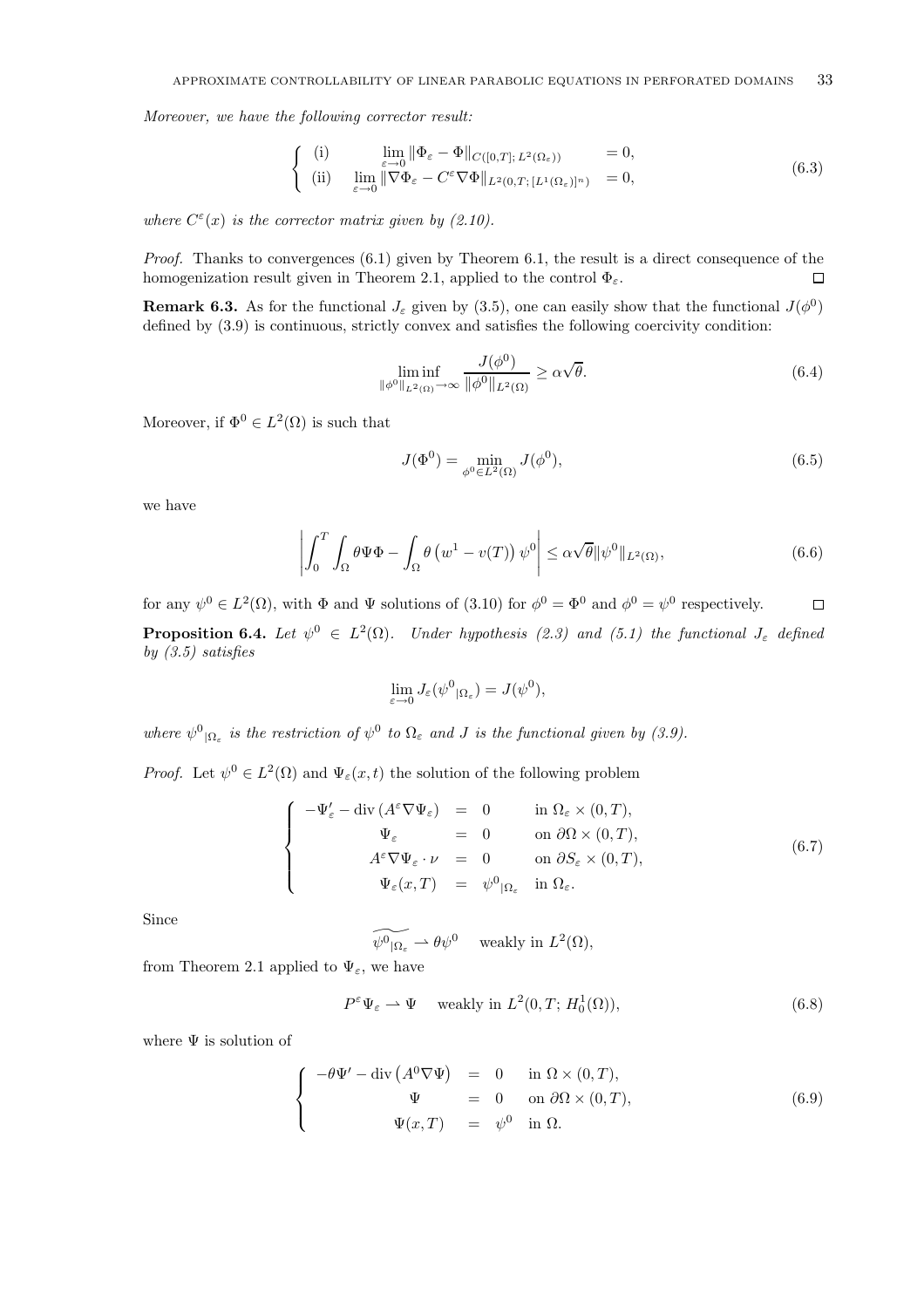We want to pass to the limit in the following expression:

$$
J_{\varepsilon}(\psi^{0}|_{\Omega_{\varepsilon}}) = \frac{1}{2} \int_{0}^{T} \int_{\omega} |\widetilde{\Psi_{\varepsilon}}|^{2} dx dt + \alpha \left( \int_{\Omega} \chi_{\Omega_{\varepsilon}} |\psi^{0}|^{2} \right)^{\frac{1}{2}} dx - \int_{\Omega} \left( \widetilde{\omega_{\varepsilon}} - \widetilde{\nu_{\varepsilon}(T)} \right) \psi^{0} dx.
$$
 (6.10)

It is easy to see, in virtue of  $(2.2)$ , that

$$
\lim_{\varepsilon \to 0} \left( \int_{\Omega} \chi_{\Omega_{\varepsilon}} |\psi^0|^2 dx \right)^{\frac{1}{2}} \longrightarrow \left( \int_{\Omega} \theta |\psi^0|^2 dx \right)^{\frac{1}{2}}.
$$
\n(6.11)

Taking into account (5.2) and Remark 2.2, we get

$$
\int_{\Omega} \left( \widetilde{w_{\varepsilon}^1} - \widetilde{v_{\varepsilon}(T)} \right) \psi^0 \, dx \longrightarrow \int_{\Omega} \theta \left( w^1 - v(T) \right) \psi^0 \, dx. \tag{6.12}
$$

We show now that

$$
\lim_{\varepsilon \to 0} \int_0^T \int_{\omega} |\widetilde{\Psi_{\varepsilon}}|^2 \, dx \, dt = \int_0^T \int_{\omega} \theta |\Psi|^2 \, dx \, dt.
$$

Indeed, we write

$$
\lim_{\varepsilon \to 0} \int_0^T \int_{\omega} \left| \widetilde{\Psi_{\varepsilon}} \right|^2 dx dt = \lim_{\varepsilon \to 0} \left\langle \widetilde{\Psi_{\varepsilon}}, P^{\varepsilon} \Psi_{\varepsilon} \right\rangle_{L^2(0,T;H^{-1}(\Omega)),L^2(0,T;H^1_0(\Omega))}.
$$

On the other hand, convergence (2.13) from Theorem 2.1 applied to  $\Psi^{\varepsilon}$ , gives

$$
\widetilde{\Psi^{\varepsilon}} \longrightarrow \theta \Psi \quad \text{strongly in } \mathcal{C}([0,T]; H^{-1}(\Omega)).
$$

This convergence and (6.8) allows us to pass to the limit and we have

$$
\lim_{\varepsilon \to 0} \int_0^T \int_{\omega} \left| \widetilde{\Psi_{\varepsilon}} \right|^2 dx dt = \int_0^T \int_{\omega} \theta |\Psi|^2 dx dt.
$$
 (6.13)

Finally, convergences (6.11, 6.12) and (6.13) give

$$
\lim_{\varepsilon \to 0} J_{\varepsilon}(\psi^0|_{\Omega_{\varepsilon}}) = \frac{1}{2} \int_0^T \int_{\omega} \theta |\Psi(x, t)|^2 dx dt + \alpha \left( \int_{\Omega} \theta |\psi^0|^2 \right)^{\frac{1}{2}} dx - \int_{\Omega} \theta (w^1 - v(T)) \psi^0 dx
$$
  
=  $J(\psi^0),$ 

where  $J$  is the functional defined by  $(3.9)$ .

**Proposition 6.5.** Let  $\psi^0 \in L^2(\Omega)$ . Under hypothesis of Proposition 6.4, for any sequence  $\{\psi^0_\varepsilon\}_\varepsilon$  $\subset L^2(\Omega_\varepsilon)$  such that, as  $\varepsilon \to 0$ ,

$$
\widetilde{\psi^0_\varepsilon} \rightharpoonup \theta \psi^0 \quad weakly \ in \ L^2(\Omega), \tag{6.14}
$$

we have

$$
\liminf_{\varepsilon \to 0} J_{\varepsilon}(\psi_{\varepsilon}^0) \ge J(\psi^0). \tag{6.15}
$$

To prove this proposition, we make use of the following lemma, which we give in a more general framework than needed here.

$$
\Box
$$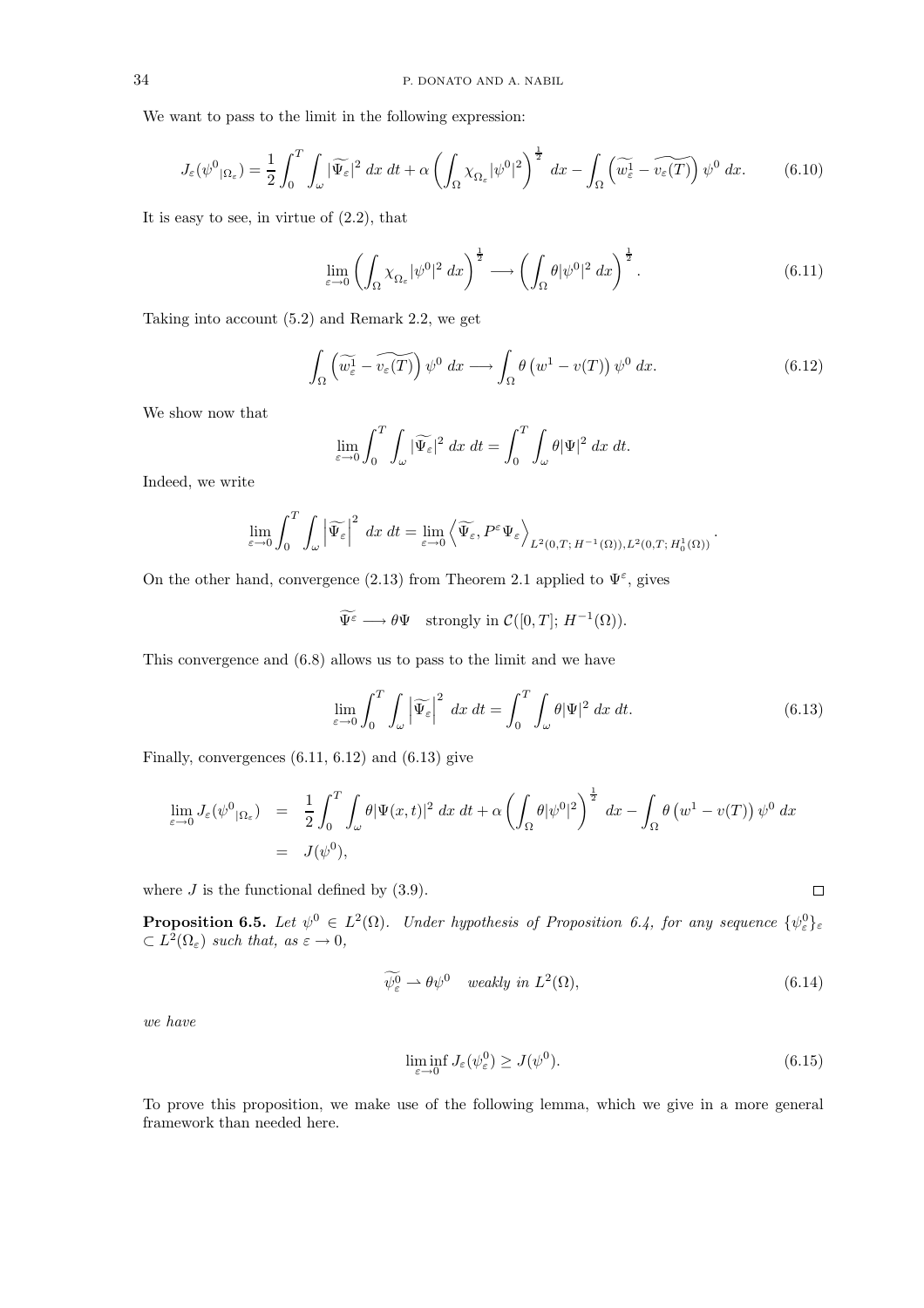**Lemma 6.6.** Let  $\mathcal O$  be an open set of  $\mathbb R^n$  and  $\{\mathcal O_\varepsilon\}_\varepsilon \subset \mathcal O$  a sequence of open subsets of  $\mathcal O$ . Suppose that  $\{v_{\varepsilon}\}_{\varepsilon} \subset L^p(\mathcal{O}_{\varepsilon})$ ,  $p > 1$ , is such that, as  $\varepsilon \to 0$ ,

1.  $\chi_{\mathcal{O}_{\varepsilon}} \to \chi_0$  in  $L^{\infty}(\mathcal{O})$  weakly  $*,$ 

2.  $\widetilde{v_{\varepsilon}} \rightharpoonup \chi_0 v$  weakly in  $L^p(\mathcal{O}),$ 

for some  $v \in L^p(\mathcal{O})$ . Then

$$
\liminf_{\varepsilon \to 0} \int_{\mathcal{O}_{\varepsilon}} |v_{\varepsilon}|^p dx \ge \int_{\mathcal{O}} \chi_0 |v|^p dx. \tag{6.16}
$$

*Proof.* By the convexity on  $\mathbb R$  of the function  $g(y) = |y|^p$ , we have

$$
|v_{\varepsilon}(x)|^p \ge |v(x)|^p + p|v(x)|^{p-2}v(x) (v_{\varepsilon}(x) - v(x)) \quad \text{a.e. on } \mathcal{O}_{\varepsilon}.
$$

Hence, passing to the zero extensions, we get

$$
\int_{\mathcal{O}} |\tilde{v}_{\varepsilon}|^p dx \ge \int_{\mathcal{O}} \chi_{\mathcal{O}_{\varepsilon}} |v|^p dx + p \int_{\mathcal{O}} |v|^{p-2} v \left( \tilde{v}_{\varepsilon} - v \chi_{\mathcal{O}_{\varepsilon}} \right) dx.
$$
\n(6.17)

On the other hand, it is easy to see that the assumptions imply that

$$
\widetilde{v_{\varepsilon}} - v\chi_{\mathcal{O}_{\varepsilon}} \rightharpoonup 0 \quad \text{weakly in } L^p(\mathcal{O}),
$$
  

$$
|v|^{p-2}v \in L^{p'}(\mathcal{O}), \text{ where } \frac{1}{p} + \frac{1}{p'} = 1,
$$

so we deduce the following convergences:

$$
\begin{array}{ccc}\n\int_{\mathcal{O}}|v|^{p-2}v\left(\widetilde{v_{\varepsilon}}-v\chi_{{\mathcal{O}}_{\varepsilon}}\right)\;dx&\longrightarrow&0,\\
\int_{\mathcal{O}}\chi_{{\mathcal{O}}_{\varepsilon}}|v|^p\;dx&\longrightarrow&\int_{\mathcal{O}}\chi_0|v|^p\;dx.\n\end{array}
$$

Then, by passing to the lower limit, as  $\varepsilon \to 0$ , in (6.17) one has the result.

**Remark 6.7.** Observe that inequality (6.16) improves that obtained by using the lower semicontinuity of the norm, namely

$$
\liminf \int_{\mathcal{O}} |\widetilde{v}_{\varepsilon}|^p dx \ge \int_{\mathcal{O}} \chi_0^p |v|^p dx,
$$

since  $\chi_0 \leq 1$ .

Inequality (6.16) will play an essential role on order to identify the limit of the sequence  $(\Phi_{\varepsilon}^{0})$  of the minimum points of the functionals  $J_{\varepsilon}$ .  $\Box$ 

*Proof of Proposition 6.5.* By applying Lemma 6.6 for  $\mathcal{O} = \Omega$ ,  $\mathcal{O}_{\varepsilon} = \Omega_{\varepsilon}$  and  $v_{\varepsilon} = \psi_{\varepsilon}^0$ , we obtain, by taking into account (2.2), the following inequality:

$$
\liminf_{\varepsilon \to 0} \int_{\Omega_{\varepsilon}} |\psi_{\varepsilon}^0|^2 dx \ge \int_{\Omega} \theta |\psi^0|^2 dx. \tag{6.18}
$$

 $\Box$ 

Let  $\Psi_{\varepsilon}$  be the solution of (3.3) for  $\phi_{\varepsilon}^{0} = \psi_{\varepsilon}^{0}$ . Then from Theorem 2.1 we have

$$
P^{\varepsilon} \Psi_{\varepsilon} \rightharpoonup \Psi \quad \text{ weakly in } L^2(0, T; H_0^1(\Omega)),
$$

with  $\Psi$  solution of (6.9) and (see (6.13))

$$
\lim_{\varepsilon \to 0} \int_0^T \int_{\Omega_{\varepsilon}} |\Psi_{\varepsilon}|^2 dx dt = \theta \int_0^T \int_{\Omega} |\Psi|^2 dx dt.
$$
 (6.19)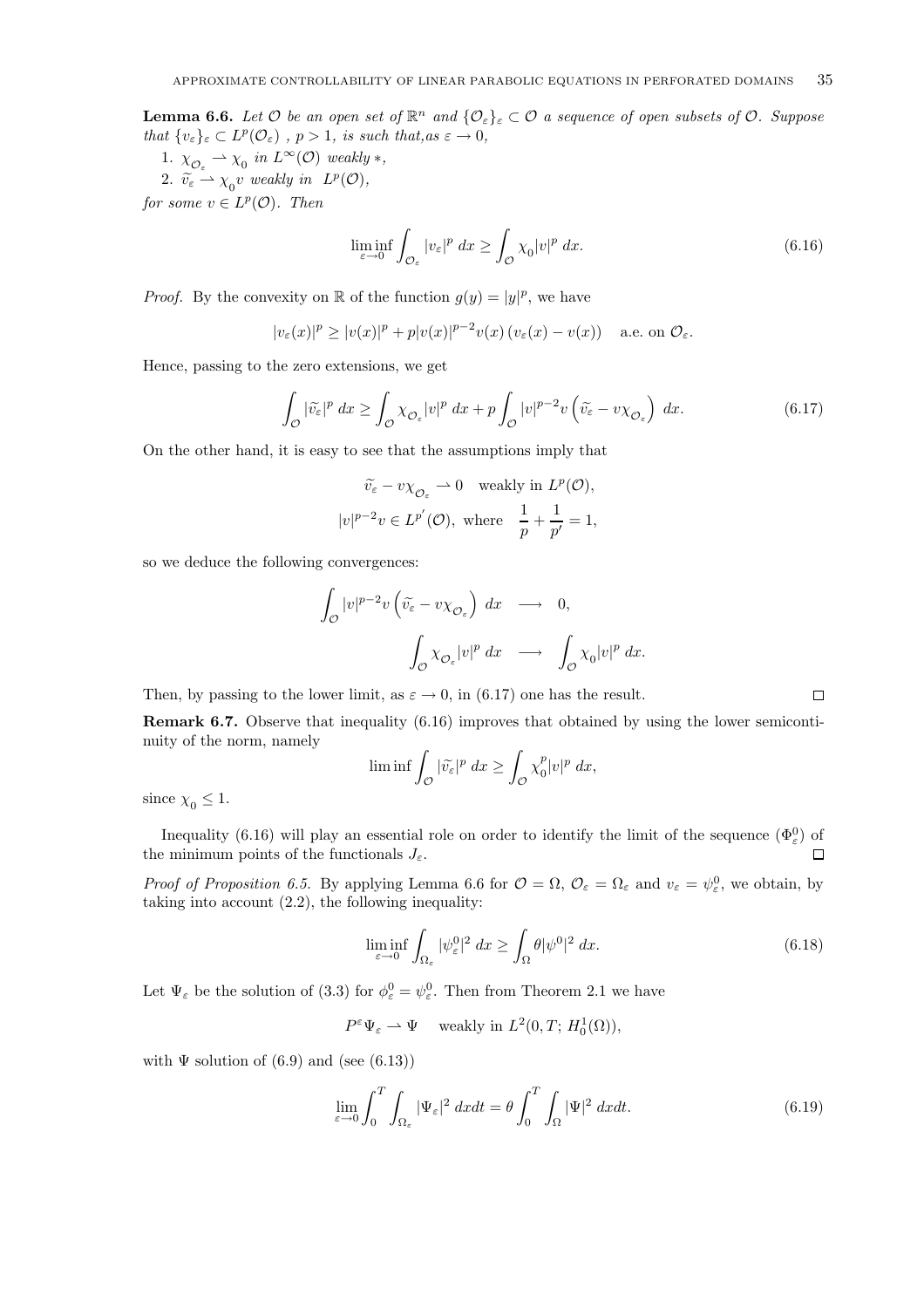On the other hand, we deduce from (5.2, 6.14) and Remark 2.2 that

$$
\lim_{\varepsilon \to 0} \int_{\Omega_{\varepsilon}} \left( w_{\varepsilon}^1 - v_{\varepsilon}(T) \right) \psi_{\varepsilon}^0 \, dx = \lim_{\varepsilon \to 0} \int_{\Omega} \left( \widetilde{w_{\varepsilon}^1} - \widetilde{v_{\varepsilon}(T)} \right) \widetilde{\psi_{\varepsilon}^0} \, dx = \int_{\Omega} \theta \left( w^1 - v(T) \right) \psi^0 \, dx. \tag{6.20}
$$

Combining (6.18, 6.19) and (6.20) we get

$$
\liminf_{\varepsilon \to 0} J_{\varepsilon}(\psi_{\varepsilon}^{0}) = \liminf_{\varepsilon \to 0} \left\{ \frac{1}{2} \int_{0}^{T} \int_{\omega_{\varepsilon}} |\Psi_{\varepsilon}|^{2} dx dt + \alpha ||\psi_{\varepsilon}^{0}||_{L^{2}(\Omega_{\varepsilon})} - \int_{\Omega_{\varepsilon}} (w_{\varepsilon}^{1} - v_{\varepsilon}(T)) \psi_{\varepsilon}^{0} dx, \right\}
$$
\n
$$
\geq \frac{1}{2} \theta \int_{0}^{T} \int_{\omega} |\Psi|^{2} dx dt + \alpha \sqrt{\theta} ||\psi^{0}||_{L^{2}(\Omega)} - \int_{\Omega} \theta (w^{1} - v(T)) \psi^{0} dx, \tag{6.21}
$$

which is the desired result.

*Proof of Theorem 6.1.* As seen in Remark 5.4, the sequence  $\{\Phi_{\varepsilon}^0\}_{\varepsilon}$  of the minimum points of  $J_{\varepsilon}$ , satisfies (up to a subsequence),

$$
\widetilde{\Phi_{\varepsilon}^{0}} \rightharpoonup \theta \Phi^{0} \quad \text{ weakly in } L^{2}(\Omega). \tag{6.22}
$$

From Proposition 6.5, we deduce

$$
J(\Phi^0) \le \liminf_{\varepsilon \to 0} J_{\varepsilon}(\Phi^0_{\varepsilon}).
$$
\n(6.23)

 $\Box$ 

On the other hand, let  $\psi^0$  be in  $L^2(\Omega)$ . Using Proposition 6.4, we have

$$
\limsup_{\varepsilon \to 0} J_{\varepsilon}(\Phi_{\varepsilon}^{0}) \le \limsup_{\varepsilon \to 0} J_{\varepsilon}(\psi_{|\Omega_{\varepsilon}}^{0}) = \lim_{\varepsilon \to 0} J_{\varepsilon}(\psi_{|\Omega_{\varepsilon}}^{0}) = J(\psi_{0}).
$$
\n(6.24)

From (6.23) and (6.24) and Remark 6.3, we deduce that  $\Phi^0$  is the unique minimum point of the functional J given by (3.9). Consequently all the sequence  $\{\Phi_{\varepsilon}^{0}\}_\varepsilon$  weakly converges to  $\theta\Phi^{0}$  in  $L^{2}(\Omega)$ , which gives (6.1)i.

To prove (6.1)ii, we use (6.23) and we choose in (6.24)  $\psi^0 = \Phi^0$ . We get

$$
J(\Phi^0) \le \liminf_{\varepsilon \to 0} J_{\varepsilon}(\Phi^0_{\varepsilon}) \le \limsup_{\varepsilon \to 0} J_{\varepsilon}(\Phi^0_{\varepsilon}) = J(\Phi^0),
$$

so

$$
\lim_{\varepsilon \to 0} J_{\varepsilon}(\Phi_{\varepsilon}^{0}) = J(\Phi^{0}).
$$
\n(6.25)

Moreover, writing (6.13) for the solution  $\Phi_{\varepsilon}$  of

$$
\label{eq:11} \left\{ \begin{array}{rcl} -\Phi'_\varepsilon -\operatorname{div}\left(A^\varepsilon \nabla \Phi_\varepsilon\right) & = & 0 & \text{ in } \Omega_\varepsilon \times (0,T), \\[1ex] \Phi_\varepsilon & = & 0 & \text{ on } \partial \Omega \times (0,T), \\[1ex] A^\varepsilon \nabla \Phi_\varepsilon \cdot \nu & = & 0 & \text{ on } \partial S_\varepsilon \times (0,T), \\[1ex] \Phi_\varepsilon(x,T) & = & \Phi_\varepsilon^0 & \text{ in } \Omega_\varepsilon, \end{array} \right.
$$

it comes that

$$
\lim_{\varepsilon \to 0} \int_0^T \int_{\omega} |\widetilde{\Phi_{\varepsilon}}|^2 dx dt = \int_0^T \int_{\omega} \theta |\Phi|^2 dx dt,
$$
\n(6.26)

where  $\Phi$  is solution of (3.10) for  $\phi^0 = \Phi^0$ . By virtue of (5.2) and Remark 2.2, we have

$$
\lim_{\varepsilon \to 0} \int_{\Omega_{\varepsilon}} \left( w_{\varepsilon}^1 - v_{\varepsilon}(T) \right) \Phi_{\varepsilon}^0 \, dx = \lim_{\varepsilon \to 0} \int_{\Omega} \left( \widetilde{w_{\varepsilon}^1} - \widetilde{v_{\varepsilon}(T)} \right) \widetilde{\Phi_{\varepsilon}^0} \, dx = \int_{\Omega} \theta \left( w^1 - v(T) \right) \Phi^0 \, dx. \tag{6.27}
$$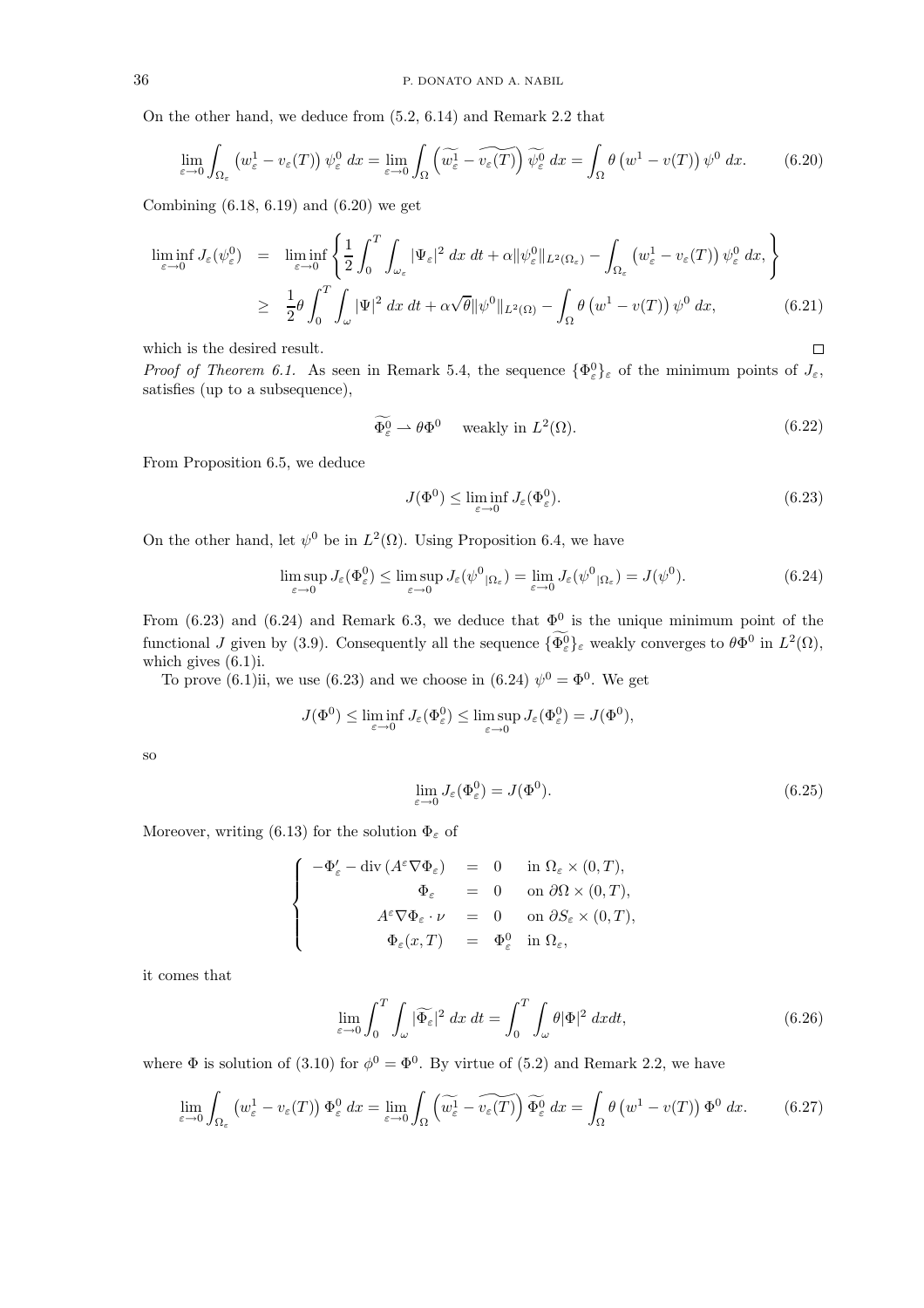Taking into account (6.25, 6.26) and (6.27), we deduce finally

$$
\lim_{\varepsilon \to 0} \|\Phi_{\varepsilon}^0\|_{L^2(\Omega_{\varepsilon})} = \sqrt{\theta} \|\Phi^0\|_{L^2(\Omega)}.
$$

This ends the proof of Theorem 6.1.

## 7. Proofs of Theorem 3.4 and Corollary 3.7

Proof of Theorem 3.4. Let us notice first that  $(3.12)$  is a consequence of Corollary 6.2. On the other hand, as in the proof of Theorem 3.3, we decompose the solution  $u_{\varepsilon}$  as  $u_{\varepsilon} = v_{\varepsilon} + w_{\varepsilon}$ ,  $v_{\varepsilon}$ and  $w_{\varepsilon}$  being defined respectively by (3.4) and (4.6). Then, the linearity of the extension operator  $P^{\varepsilon}$ , assumption (3.11) and Theorem 2.1 give

$$
P^{\varepsilon}u_{\varepsilon} = P^{\varepsilon}v_{\varepsilon} + P^{\varepsilon}w_{\varepsilon} \rightharpoonup u = v + w \quad \text{ weakly in } L^2(0, T; H_0^1(\Omega)),
$$

where  $v$  is the solution of  $(3.8)$  and  $w$  satisfies the following equation

$$
\begin{cases}\n\theta w' - \operatorname{div} (A^0 \nabla w) & = \chi_\omega \theta \Phi & \text{in } \Omega \times (0, T), \\
w & = 0 \qquad \text{on } \partial \Omega \times (0, T), \\
w(x, 0) & = 0 \qquad \text{in } \Omega.\n\end{cases}
$$
\n(7.1)

This gives convergence  $(3.13)$  with u the unique solution of  $(3.14)$ .

To show (3.15), we consider  $\psi^0 \in L^2(\Omega)$  and  $\Psi$  solution of (3.10) for  $\phi^0 = \psi^0$ . Multiplying equation (7.1) by  $\Psi$  and integrating by parts, it comes

$$
\int_0^T \int_{\Omega} \left( -\theta \Psi' - \text{div}(A^0 \nabla \Psi) \right) w \, dx dt + \int_{\Omega} \theta w(T) \Psi(T) \, dx = \int_0^T \int_{\omega} \theta \Phi \Psi \, dx dt
$$

so that

$$
\int_{\Omega} \theta w(T) \Psi(T) dx = \int_0^T \int_{\omega} \theta \Phi \Psi dx dt.
$$

By replacing  $\Psi(T)$  by  $\psi^0$  and using Remark 6.3 we have

$$
\left|\theta \int_{\Omega} w(T) \psi^{0} dx - \theta \int_{\Omega} \left( w^{1} - v(T) \right) \psi^{0} dx \right| \leq \alpha \sqrt{\theta} \|\psi^{0}\|_{L^{2}(\Omega)}.
$$

Thus,

$$
||w(T) - (w^1 - v(T))||_{L^2(\Omega)} \le \frac{\alpha}{\sqrt{\theta}},
$$

which gives (3.15), since  $u(T) = w(T) + v(T)$ .

*Proof of Corollary 3.7.* Observe that the function  $\zeta_{\varepsilon} = u_{\varepsilon} - z_{\varepsilon}$  solves the problem

$$
\label{eq:21} \left\{ \begin{array}{rcl} \zeta_{\varepsilon}^{\prime}-\operatorname{div}\left(A^{\varepsilon}\nabla\zeta_{\varepsilon}\right)&=&\rho_{\varepsilon}\quad\mbox{in }\Omega_{\varepsilon}\times(0,T),\\ \zeta_{\varepsilon}&&=&0\quad\mbox{on }\partial\Omega\times(0,T),\\ A^{\varepsilon}\nabla\zeta_{\varepsilon}\cdot\nu&=&0\quad\mbox{on }\partial S_{\varepsilon}\times(0,T),\\ \zeta_{\varepsilon}(x,0)&=&0\quad\mbox{in }\Omega_{\varepsilon}, \end{array} \right.
$$

where  $\rho_{\varepsilon} = \chi_{\omega_{\varepsilon}}(\Phi_{\varepsilon} - \Phi)$ . On the other hand, Corollary 6.2 gives the convergences

$$
\begin{cases}\n(i) & \tilde{\rho}_{\varepsilon} \to 0 \quad \text{weakly in } L^{2}(\Omega) \times (0, T)), \\
(ii) & \lim_{\varepsilon \to 0} \|\rho_{\varepsilon}|_{L^{2}(0, T; L^{2}(\Omega_{\varepsilon}))} = 0.\n\end{cases}
$$
\n(7.2)

 $\Box$